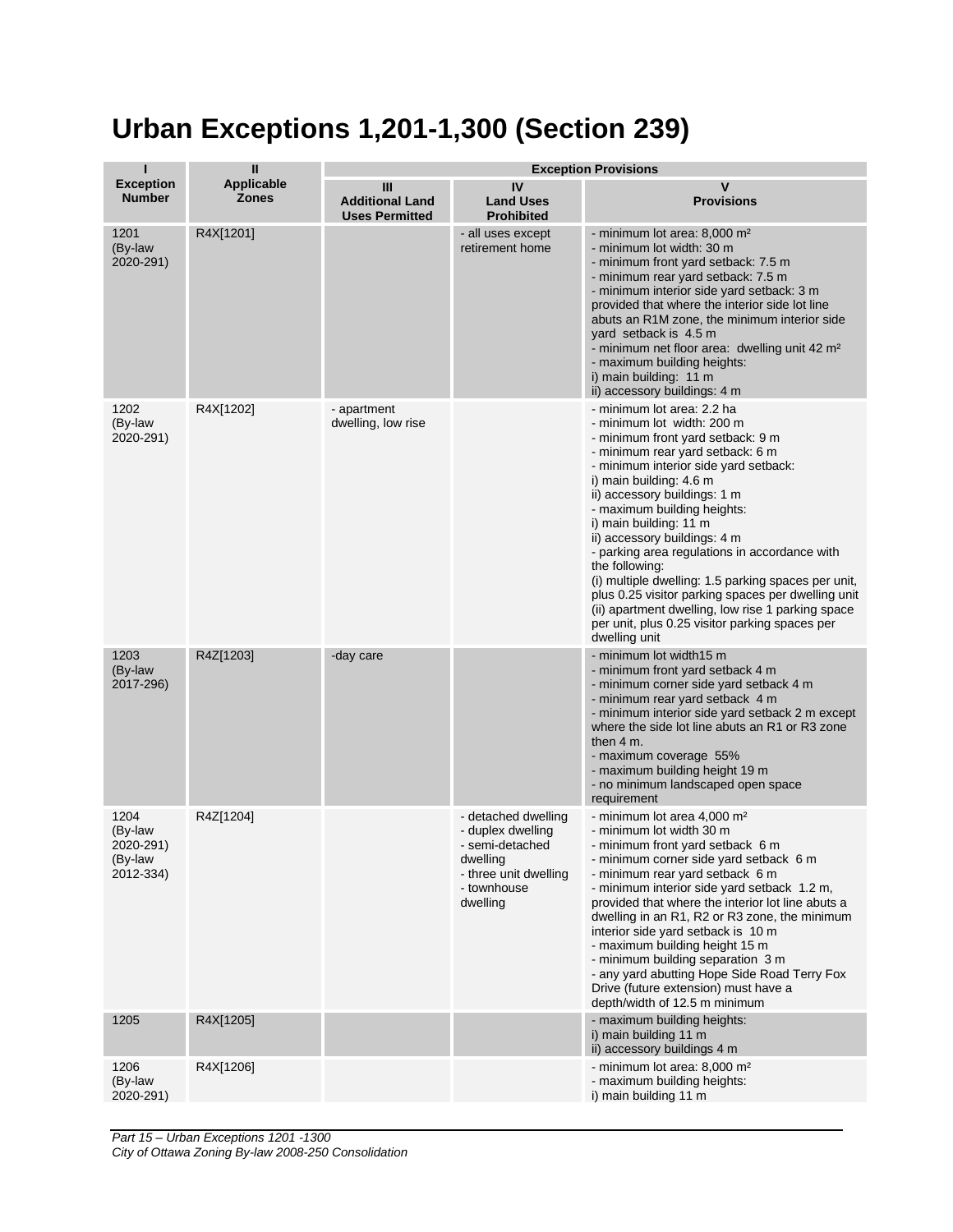| п                                                                                                    | Ш                                 | <b>Exception Provisions</b>                                                                                                                                                                                                                                                                                                                                                                                                                                       |                                             |                                                                                                                                                                                                                                                                                                                                                                                                                                                                                                                                                                                                                                                                                                                                                                                                                                                                                                                                                                                                                                                                                                                                                                                                                                                                                                                                                                                                                                                                                                                                                                                                                                                                                                                                                                                                                                                                                                                                                                                                                                                                                                                                                                                                                                                                                                                                                                                                                            |  |
|------------------------------------------------------------------------------------------------------|-----------------------------------|-------------------------------------------------------------------------------------------------------------------------------------------------------------------------------------------------------------------------------------------------------------------------------------------------------------------------------------------------------------------------------------------------------------------------------------------------------------------|---------------------------------------------|----------------------------------------------------------------------------------------------------------------------------------------------------------------------------------------------------------------------------------------------------------------------------------------------------------------------------------------------------------------------------------------------------------------------------------------------------------------------------------------------------------------------------------------------------------------------------------------------------------------------------------------------------------------------------------------------------------------------------------------------------------------------------------------------------------------------------------------------------------------------------------------------------------------------------------------------------------------------------------------------------------------------------------------------------------------------------------------------------------------------------------------------------------------------------------------------------------------------------------------------------------------------------------------------------------------------------------------------------------------------------------------------------------------------------------------------------------------------------------------------------------------------------------------------------------------------------------------------------------------------------------------------------------------------------------------------------------------------------------------------------------------------------------------------------------------------------------------------------------------------------------------------------------------------------------------------------------------------------------------------------------------------------------------------------------------------------------------------------------------------------------------------------------------------------------------------------------------------------------------------------------------------------------------------------------------------------------------------------------------------------------------------------------------------------|--|
| <b>Exception</b><br><b>Number</b>                                                                    | <b>Applicable</b><br><b>Zones</b> | Ш<br><b>Additional Land</b><br><b>Uses Permitted</b>                                                                                                                                                                                                                                                                                                                                                                                                              | IV<br><b>Land Uses</b><br><b>Prohibited</b> | v<br><b>Provisions</b>                                                                                                                                                                                                                                                                                                                                                                                                                                                                                                                                                                                                                                                                                                                                                                                                                                                                                                                                                                                                                                                                                                                                                                                                                                                                                                                                                                                                                                                                                                                                                                                                                                                                                                                                                                                                                                                                                                                                                                                                                                                                                                                                                                                                                                                                                                                                                                                                     |  |
|                                                                                                      |                                   |                                                                                                                                                                                                                                                                                                                                                                                                                                                                   |                                             | ii) accessory building 4 m                                                                                                                                                                                                                                                                                                                                                                                                                                                                                                                                                                                                                                                                                                                                                                                                                                                                                                                                                                                                                                                                                                                                                                                                                                                                                                                                                                                                                                                                                                                                                                                                                                                                                                                                                                                                                                                                                                                                                                                                                                                                                                                                                                                                                                                                                                                                                                                                 |  |
| 1207<br>(By-law<br>2020-291)                                                                         | R4X[1207]                         | - retail store<br>- personal service<br>business<br>- office limited to<br>professional,<br>financial or<br>business office<br>- restaurant                                                                                                                                                                                                                                                                                                                       |                                             | - minimum lot area 8,000m <sup>2</sup><br>- all non-residential uses must be located on the<br>ground floor of an apartment dwelling, low rise                                                                                                                                                                                                                                                                                                                                                                                                                                                                                                                                                                                                                                                                                                                                                                                                                                                                                                                                                                                                                                                                                                                                                                                                                                                                                                                                                                                                                                                                                                                                                                                                                                                                                                                                                                                                                                                                                                                                                                                                                                                                                                                                                                                                                                                                             |  |
| 1208<br>(By-law<br>2020-291)<br>(By-law<br>2017-302)<br>(By-law<br>2011-103)<br>(By-law<br>2010-231) | R4Z[1208]                         | non-residential<br>uses:<br>- bank<br>- retail food store<br>limited to bakery<br>and butcher shop<br>- medical facility<br>- convenience store<br>- daycare<br>- retail store limited<br>to: drug store, florist<br>shop, stationery<br>store, video rental<br>outlet<br>- dry-cleaning outlet<br>or laundry outlet<br>- office<br>-payday loan<br>establishment<br>- personal service<br>business<br>- restaurant, full<br>service<br>- restaurant, take<br>out |                                             | - no person may use any lot or erect or use any<br>building or structure unless such lot is served by<br>a public water system and a sanitary sewer<br>- non-residential uses are permitted on the<br>ground floor or basement of an apartment<br>dwelling<br>- minimum lot width: 24 m<br>- minimum front yard setback: 9 m<br>- minimum corner side yard setback: 9 m<br>- minimum interior side yard setback:<br>i) non-residential uses: on the ground floor,<br>abutting a non-residential zone 0 m<br>ii) for residential uses<br>- between a side lot line and part of a building<br>with its height greater than 0 m and less than<br>9.5 m (second and third storeys) 3.5 m<br>- between a side lot line and part of a building<br>with its height greater than 9.5 m (fourth storey)<br>8.5 <sub>m</sub><br>- minimum rear yard setback:<br>i) between a rear lot line and a parking structure<br>with its height less than 1.4 m: 3.5 m<br>ii) between a rear lot line and part of a building<br>with its height greater than 1.4 m and less than<br>9.5 m (second and third storeys): 18 m<br>iii) between a rear lot line and part of a building<br>with its height greater than 9.5 m (fourth storey):<br>23 <sub>m</sub><br>- minimum lot area: 900 m <sup>2</sup><br>- dwelling unit area:<br>i) minimum bachelor/studio unit: 35 m <sup>2</sup><br>ii) minimum one-bedroom units: 50 m <sup>2</sup><br>iii) minimum two-bedroom units: 65 m <sup>2</sup><br>- minimum landscaped open space: 25%, this<br>includes the landscaped amenity area on the<br>roof on the parking garage<br>- maximum lot coverage, main building: 40%<br>- maximum building height: 12 m<br>- parking requirements: 1.5 parking spaces per<br>unit; 20% of spaces to be designated as visitor<br>parking<br>- the surface parking area is permitted in the<br>required front yard and interior side yard<br>provided that no part of any parking area, other<br>than a driveway, is located closer than 1 m to<br>any street line<br>- in addition to Section 64 the following<br>projections are permitted:<br>i) $\square$ sloped parapet roof to a maximum vertical<br>height of 1.5 m<br>ii) $\square$ Tences<br>- in addition to the permitted encroachments in<br>Section 65 the following encroachments are<br>permitted:<br>i) $\Box$ $\Box$ balcony on the fourth storey to a maximum<br>$\square$ projection of 3 m |  |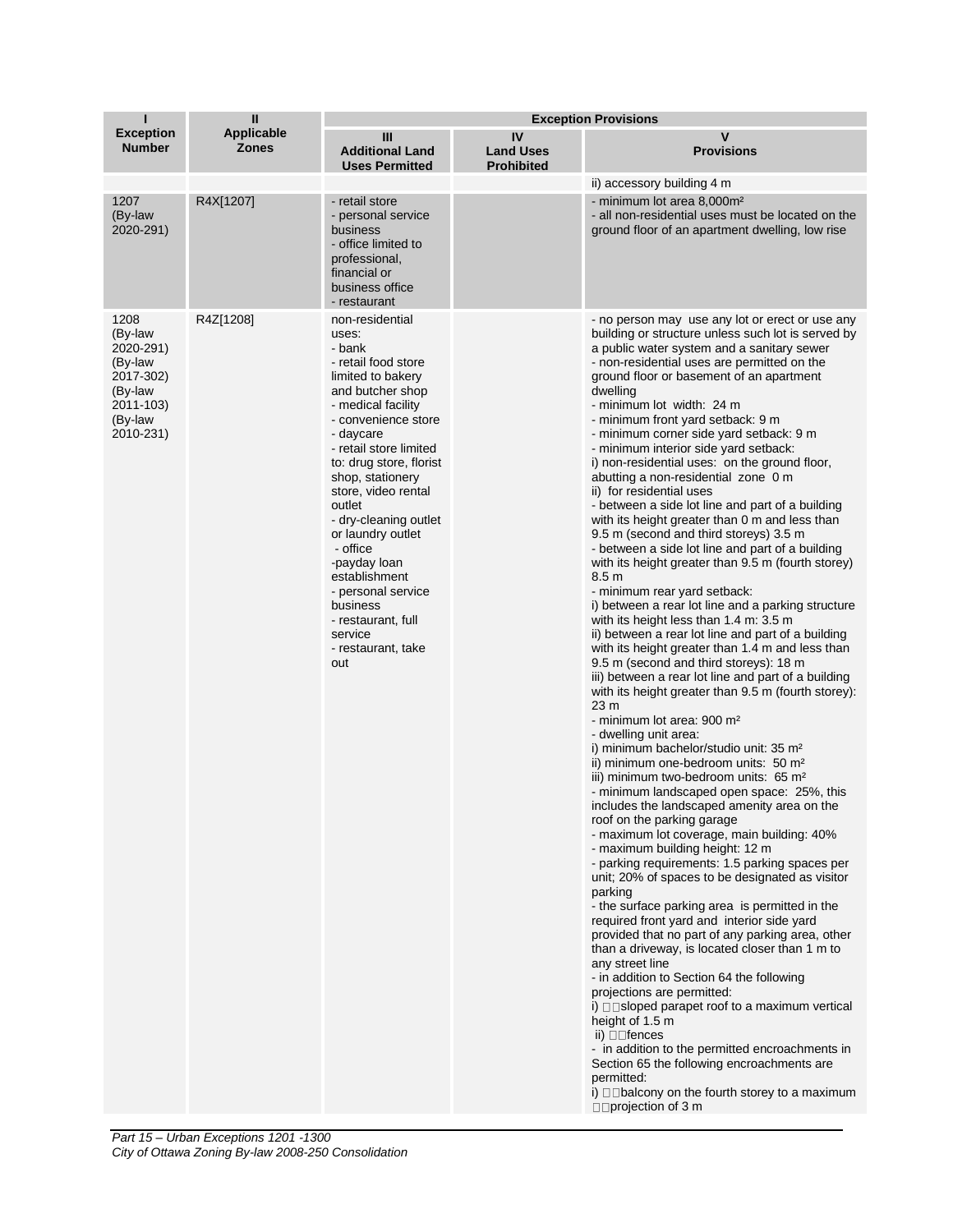| п                                                   | $\mathbf{u}$               | <b>Exception Provisions</b>                          |                                             |                                                                                                                                                                                                                                                                                                                                                                                                                                                                                                                                                                                                                                                                                                                                                                                                                                                 |  |
|-----------------------------------------------------|----------------------------|------------------------------------------------------|---------------------------------------------|-------------------------------------------------------------------------------------------------------------------------------------------------------------------------------------------------------------------------------------------------------------------------------------------------------------------------------------------------------------------------------------------------------------------------------------------------------------------------------------------------------------------------------------------------------------------------------------------------------------------------------------------------------------------------------------------------------------------------------------------------------------------------------------------------------------------------------------------------|--|
| <b>Exception</b><br><b>Number</b>                   | Applicable<br><b>Zones</b> | Ш<br><b>Additional Land</b><br><b>Uses Permitted</b> | IV<br><b>Land Uses</b><br><b>Prohibited</b> | v<br><b>Provisions</b>                                                                                                                                                                                                                                                                                                                                                                                                                                                                                                                                                                                                                                                                                                                                                                                                                          |  |
|                                                     |                            |                                                      |                                             | ii) $\square$ planter<br>iii) $\Box$ railing<br>- balconies on the second and third storeys are<br>not permitted encroachments<br>- the outdoor leisure area may only be used for<br>residential purposes, no non-residential use is<br>permitted on the roof of the parking garage, that<br>portion of the outdoor amenity area immediately<br>in front of the non-residential premises would be<br>available for use as access to the non-<br>residential premises and not be used for<br>residential purposes<br>- a loading facility and entrance other than the<br>front entrance, must be provided for the<br>residential occupants of the building<br>- a restaurant, take-out is limited in size to 111<br>m <sup>2</sup> gross floor area<br>- a restaurant, full service is limited in size to<br>223 m <sup>2</sup> gross floor area |  |
| 1209<br>(By-law<br>2015-190)                        | GM[1209] H(12)             |                                                      |                                             | - animal care establishment and animal hospital<br>limited to a maximum gross floor area of 140<br>square metres                                                                                                                                                                                                                                                                                                                                                                                                                                                                                                                                                                                                                                                                                                                                |  |
| 1210<br>(By-law<br>2012-334)<br>(By-law<br>2010-56) | R4Z[1210]                  |                                                      |                                             | - a townhouse dwelling is subject to the<br>provisions of the R3Z[996] zone<br>- minimum rear yard: 6.69 m<br>- minimum width of drive aisle at a garage door:<br>4.9 <sub>m</sub><br>- the properties at 1539 Stittsville Main Street<br>and 4 Orville Street are deemed one lot for<br>zoning purposes, except Orville Street is<br>deemed the front lot line for the property at 4<br><b>Orville Street</b>                                                                                                                                                                                                                                                                                                                                                                                                                                  |  |
| 1211<br>(Subject to<br><b>By-law</b><br>$2015 - 45$ | AM[1211] S 228             |                                                      |                                             | - a maximum of 3 parking spaces may have a<br>minimum width of 2.5 metres<br>- minimum front and corner side yard<br>setbacks for 606, 610 and 614 Donald Street<br>as per Schedule 228<br>- for the first 375 square metres of gross<br>floor area of a retail store for the sale of<br>musical instruments, equipment and<br>supplies, the required parking for that<br>portion of the use over 28.5 square metres is<br>1 space per 38.5 square metres<br>- one required parking space may be<br>provided in tandem, including a space in a<br>garage                                                                                                                                                                                                                                                                                        |  |
| 1212<br>(By-law<br>2020-291)                        | R4Z[1212]                  |                                                      |                                             | - despite their division into separate lots for<br>ownership purposes, all of the lands within the<br>R4Z [1212] zone, excluding the lands located<br>within the Orville Street right-of-way, are<br>considered to be one lot for zoning purposes<br>- maximum building height 11 m<br>(OMB Order #0619 issued March 23, 2004)                                                                                                                                                                                                                                                                                                                                                                                                                                                                                                                  |  |
| 1213<br>(By-law<br>2012-334)                        | R4Z[1213]                  |                                                      |                                             | - a maximum height limit of 15 m does not apply<br>- minimum required lot width: 24 m<br>- minimum required front yard setback: 4.5 m<br>- minimum required corner side yard setback:<br>4.5 <sub>m</sub><br>- minimum required interior side yard setback:<br>3.5 <sub>m</sub><br>- minimum required rear yard setback: 5.5 m<br>- minimum required yard for any yard adjacent<br>to a residential zone is 7.5 m<br>- minimum required dwelling unit area is:                                                                                                                                                                                                                                                                                                                                                                                  |  |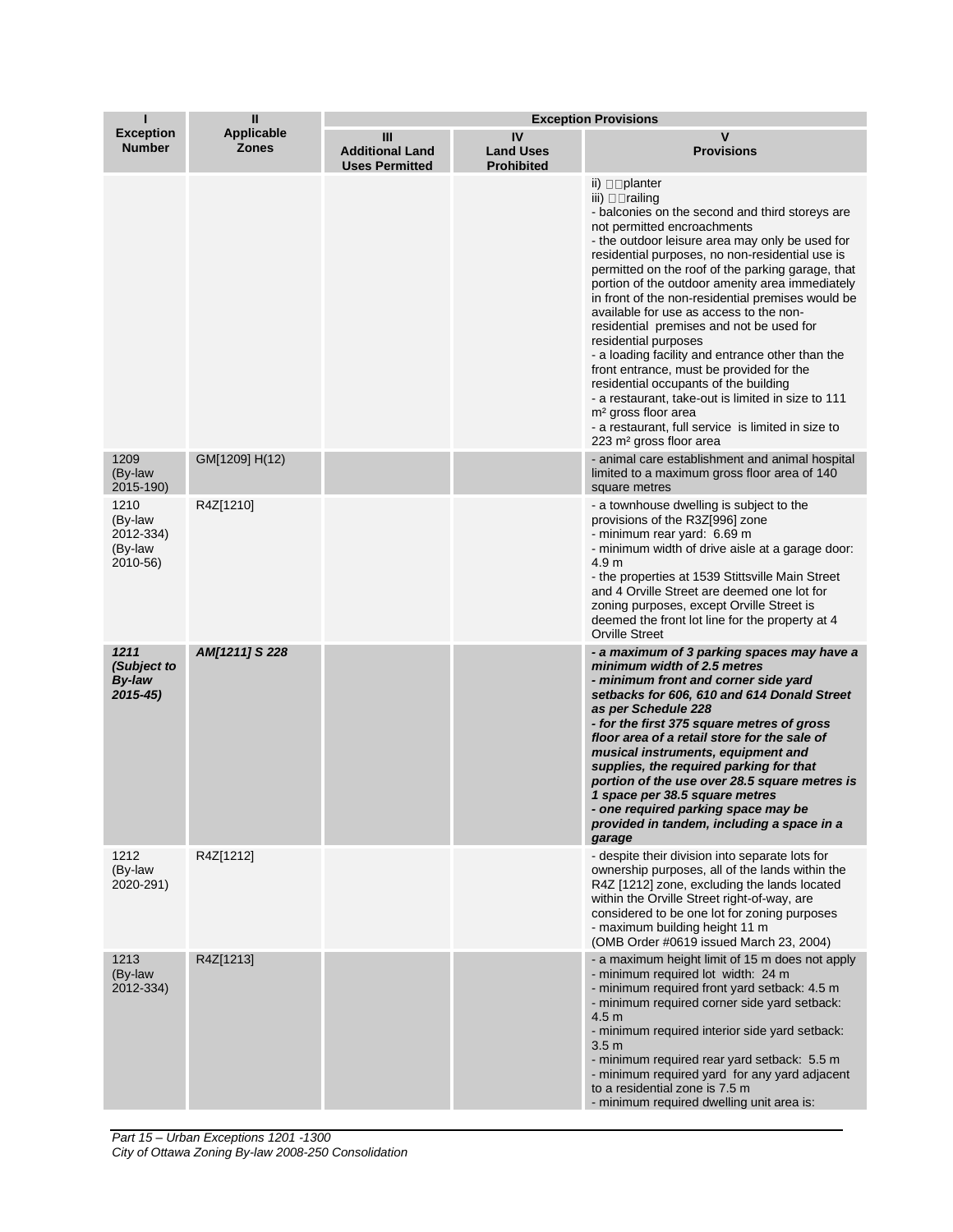| п                                                                                                                                            | $\mathbf{II}$                     | <b>Exception Provisions</b>                                                                              |                                                                                                                                                                                                             |                                                                                                                                                                                                                                                                                                                                                                                                                                                                                                                                                                                                                                                                                                                                                                                                                                                                                           |  |
|----------------------------------------------------------------------------------------------------------------------------------------------|-----------------------------------|----------------------------------------------------------------------------------------------------------|-------------------------------------------------------------------------------------------------------------------------------------------------------------------------------------------------------------|-------------------------------------------------------------------------------------------------------------------------------------------------------------------------------------------------------------------------------------------------------------------------------------------------------------------------------------------------------------------------------------------------------------------------------------------------------------------------------------------------------------------------------------------------------------------------------------------------------------------------------------------------------------------------------------------------------------------------------------------------------------------------------------------------------------------------------------------------------------------------------------------|--|
| <b>Exception</b><br><b>Number</b>                                                                                                            | <b>Applicable</b><br><b>Zones</b> | Ш<br><b>Additional Land</b><br><b>Uses Permitted</b>                                                     | IV<br><b>Land Uses</b><br><b>Prohibited</b>                                                                                                                                                                 | v<br><b>Provisions</b>                                                                                                                                                                                                                                                                                                                                                                                                                                                                                                                                                                                                                                                                                                                                                                                                                                                                    |  |
|                                                                                                                                              |                                   |                                                                                                          |                                                                                                                                                                                                             | i) 50 m <sup>2</sup> for a one bedroom apartment<br>ii) 65 m <sup>2</sup> for a two bedroom apartment<br>iii) 90 m <sup>2</sup> for a stacked dwelling<br>iv) 100 m <sup>2</sup> for a townhouse dwelling<br>- minimum required landscaped open space:<br>25% of the lot area<br>- maximum permitted lot coverage: 60%                                                                                                                                                                                                                                                                                                                                                                                                                                                                                                                                                                    |  |
| 1214                                                                                                                                         | R5A[1214]                         |                                                                                                          |                                                                                                                                                                                                             | - minimum lot area: 3.2 ha<br>- maximum building heights:<br>i) main building 35 m<br>ii) accessory buildings 4 m<br>- maximum density: 65 units /ha                                                                                                                                                                                                                                                                                                                                                                                                                                                                                                                                                                                                                                                                                                                                      |  |
| 1215                                                                                                                                         | R5A[1215]                         | - artist studio<br>- personal service<br>business<br>- office, limited to<br>institute<br>- retail store |                                                                                                                                                                                                             | - minimum lot area: 4 ha<br>- maximum building heights:<br>i) main building 49 m<br>ii) accessory buildings 4 m<br>- maximum density: 84 units /ha<br>- maximum net floor area: aggregate for non-<br>residential uses, except an office limited to an<br>institute 140 m <sup>2</sup><br>- all non-residential uses shall be located on the<br>ground floor or below the ground floor<br>- for the purpose of this provision, an "institute"<br>means a building used by an organized body or<br>society for a non-profit, non-commercial purpose                                                                                                                                                                                                                                                                                                                                        |  |
| 1216<br>(OMB<br>Order File<br>#PL141242,<br>issued July<br>20, 2015)<br>(By-law<br>2014-350)<br>(By-law<br>2011-151)<br>(By-law<br>2010-231) | AM2[1216] H(20)                   | -recreational and<br>athletic facility                                                                   |                                                                                                                                                                                                             |                                                                                                                                                                                                                                                                                                                                                                                                                                                                                                                                                                                                                                                                                                                                                                                                                                                                                           |  |
| 1217                                                                                                                                         | R5A[1217]                         |                                                                                                          |                                                                                                                                                                                                             | - maximum building height: main building 9 m<br>with a limit of 2 storeys                                                                                                                                                                                                                                                                                                                                                                                                                                                                                                                                                                                                                                                                                                                                                                                                                 |  |
| 1218<br>(By-law<br>2014-292)<br>(By-law<br>2012-334)                                                                                         | R5A[1218]                         |                                                                                                          | - detached dwelling<br>- duplex dwelling<br>- three unit dwelling<br>- townhouse<br>dwelling<br>- apartment<br>dwelling, low rise<br>- apartment<br>dwelling, mid rise<br>-apartment dwelling,<br>high rise | - minimum lot area: semi-detached dwelling 450<br>m <sup>2</sup><br>- minimum lot width: semi-detached dwelling 15<br>m<br>- minimum front yard setback: semi-detached<br>dwelling 3.5 m<br>- minimum corner side yard setback: semi-<br>detached dwelling 3.5 m<br>- minimum rear yard setback:<br>i) semi-detached dwelling: 6 m<br>ii) accessory buildings: 1 m unless constructed<br>as an integral part of a fence erected on a lot<br>line<br>- minimum interior side yard setback:<br>i) semi-detached dwelling: 1.2 m on one side; 1<br>m on other side<br>ii) common garage: nil<br>iii) other accessory buildings: 1 m unless<br>constructed as an integral part of a fence<br>erected on a lot line<br>- maximum coverage:<br>i) main building: 60%<br>ii) swimming pool: 10%<br>iii) accessory buildings: 8%<br>- minimum net floor area: 75 m <sup>2</sup> per dwelling unit |  |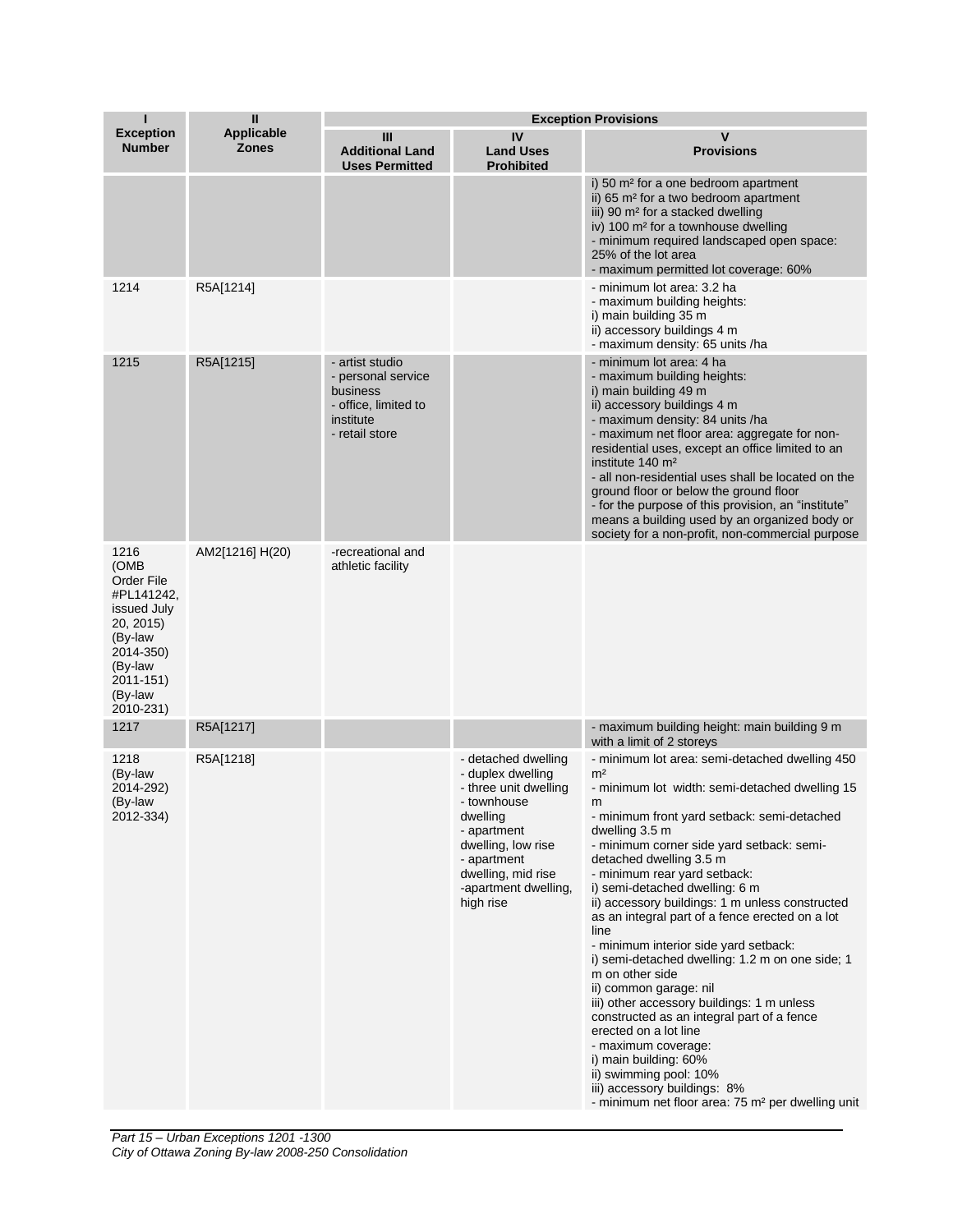| т                                                                                                                           | $\mathbf{I}$                      | <b>Exception Provisions</b>                                                                                                                                                                                                       |                                                                                                                                                                                                                                                                                                                                                                                                                                                                                                                                                                 |                                                                                                                                                                                                                                                                                                                                                                                                                                                                                                                                                                                                                                                                                                                                                                                                         |  |
|-----------------------------------------------------------------------------------------------------------------------------|-----------------------------------|-----------------------------------------------------------------------------------------------------------------------------------------------------------------------------------------------------------------------------------|-----------------------------------------------------------------------------------------------------------------------------------------------------------------------------------------------------------------------------------------------------------------------------------------------------------------------------------------------------------------------------------------------------------------------------------------------------------------------------------------------------------------------------------------------------------------|---------------------------------------------------------------------------------------------------------------------------------------------------------------------------------------------------------------------------------------------------------------------------------------------------------------------------------------------------------------------------------------------------------------------------------------------------------------------------------------------------------------------------------------------------------------------------------------------------------------------------------------------------------------------------------------------------------------------------------------------------------------------------------------------------------|--|
| <b>Exception</b><br><b>Number</b>                                                                                           | <b>Applicable</b><br><b>Zones</b> | Ш<br><b>Additional Land</b><br><b>Uses Permitted</b>                                                                                                                                                                              | IV<br><b>Land Uses</b><br><b>Prohibited</b>                                                                                                                                                                                                                                                                                                                                                                                                                                                                                                                     | $\mathsf{v}$<br><b>Provisions</b>                                                                                                                                                                                                                                                                                                                                                                                                                                                                                                                                                                                                                                                                                                                                                                       |  |
|                                                                                                                             |                                   |                                                                                                                                                                                                                                   |                                                                                                                                                                                                                                                                                                                                                                                                                                                                                                                                                                 | - maximum building heights:<br>i) main building: 6.6 m to a limit of one storey<br>ii) accessory buildings 4 m unless constructed<br>as an integral part of a fence erected on a lot, in<br>which case the maximum height is 2.5 m<br>- maximum dwellings per lot: semi-detached<br>dwelling 1 only<br>- maximum density: 35 units /ha<br>- all types of storage except enclosed storage, is<br>prohibited                                                                                                                                                                                                                                                                                                                                                                                              |  |
| 1219<br>(By-law<br>2019-449)<br>(By-law<br>2019-16)<br>(By-law<br>2018-334)<br>(By-law<br>2009-164)<br>(By-law<br>2008-462) | IP[1219]<br>IP[1219] H(11)        | - snow disposal<br>facility on lot 16,<br>concession 4 the<br>following uses<br>limited to 4451<br>Fallowfield:<br>- automobile service<br>station<br>- car wash<br>- drive through<br>facility<br>- gas bar<br>-place of worship | all uses in<br>subsection 205(1)<br>except:<br>- day care<br>- hotel<br>- light industrial uses<br>- medical office<br>- office<br>- place of assembly<br>-research and<br>development centre<br>-technology industry<br>all uses in<br>subsection 205(2)<br>except:<br>- bank<br>- bank machine<br>- instructional facility<br>- personal service<br>business<br>- recreational and<br>athletic facility<br>- restaurant, full<br>service<br>- restaurant, take<br>out<br>-place of worship<br>-all permitted uses<br>until the 'h' symbol<br>has been removed | - minimum lot area of 10,000 m <sup>2</sup> and minimum<br>lot width of 100 m<br>-full-service restaurant, take-out restaurant,<br>personal service business and recreational and<br>athletic facility are permitted only within a large<br>complex containing a research and<br>development centre, technology industry, light<br>industrial use, office, bank, instructional facility,<br>hotel or place of assembly.<br>-the 'h' symbol will not be removed until the<br>following documents have been submitted to<br>and approved by the City:<br>i A transportation impact study<br>ii A servicing study and associated funding<br>agreement<br>iii A master concept plan and a draft plan of<br>subdivision.<br>-a place of worship is subject to $203(2)(g)$ or<br>$205(2)(g)$ , as applicable. |  |
| 1220<br>(By-law<br>2012-334)                                                                                                | R5A[1220]                         | - office, limited to an<br>accessory<br>management office<br>and meeting room<br>facility for a housing<br>co-op                                                                                                                  |                                                                                                                                                                                                                                                                                                                                                                                                                                                                                                                                                                 | - minimum front yard setback:<br>i) main building: 8.5 m<br>ii) apartment canopy: 2 m<br>- minimum interior side yard setback for<br>apartment dwelling: 15 m<br>- maximum building height apartment dwelling:<br>16 m, with a limit of 4 storeys<br>- maximum lot coverage: 40%<br>- minimum net floor area:<br>i) studio apartment unit 37 m <sup>2</sup><br>ii) 1 bedroom apartment unit 46 m <sup>2</sup><br>iii) 2 bedroom apartment unit 68 m <sup>2</sup><br>- minimum parking area buffer: 2 m wide buffer<br>strip along lot line abutting a rural zone<br>- minimum parking space requirements:<br>i) apartment dwelling: 0.7 spaces per unit, plus<br>0.25 visitor parking spaces per unit<br>ii) townhouse dwelling: 1.5 spaces per unit, plus<br>0.25 visitor parking spaces per unit      |  |
| 1221                                                                                                                        | R5A[1221]<br>R5A[1221] H(30)      |                                                                                                                                                                                                                                   | - detached dwelling<br>- semi-detached<br>dwelling<br>- duplex dwelling                                                                                                                                                                                                                                                                                                                                                                                                                                                                                         | - minimum lot area: 4,000 m <sup>2</sup><br>- minimum lot width: 20 m<br>- minimum front yard setback: 6 m<br>- minimum corner side yard setback: 6 m                                                                                                                                                                                                                                                                                                                                                                                                                                                                                                                                                                                                                                                   |  |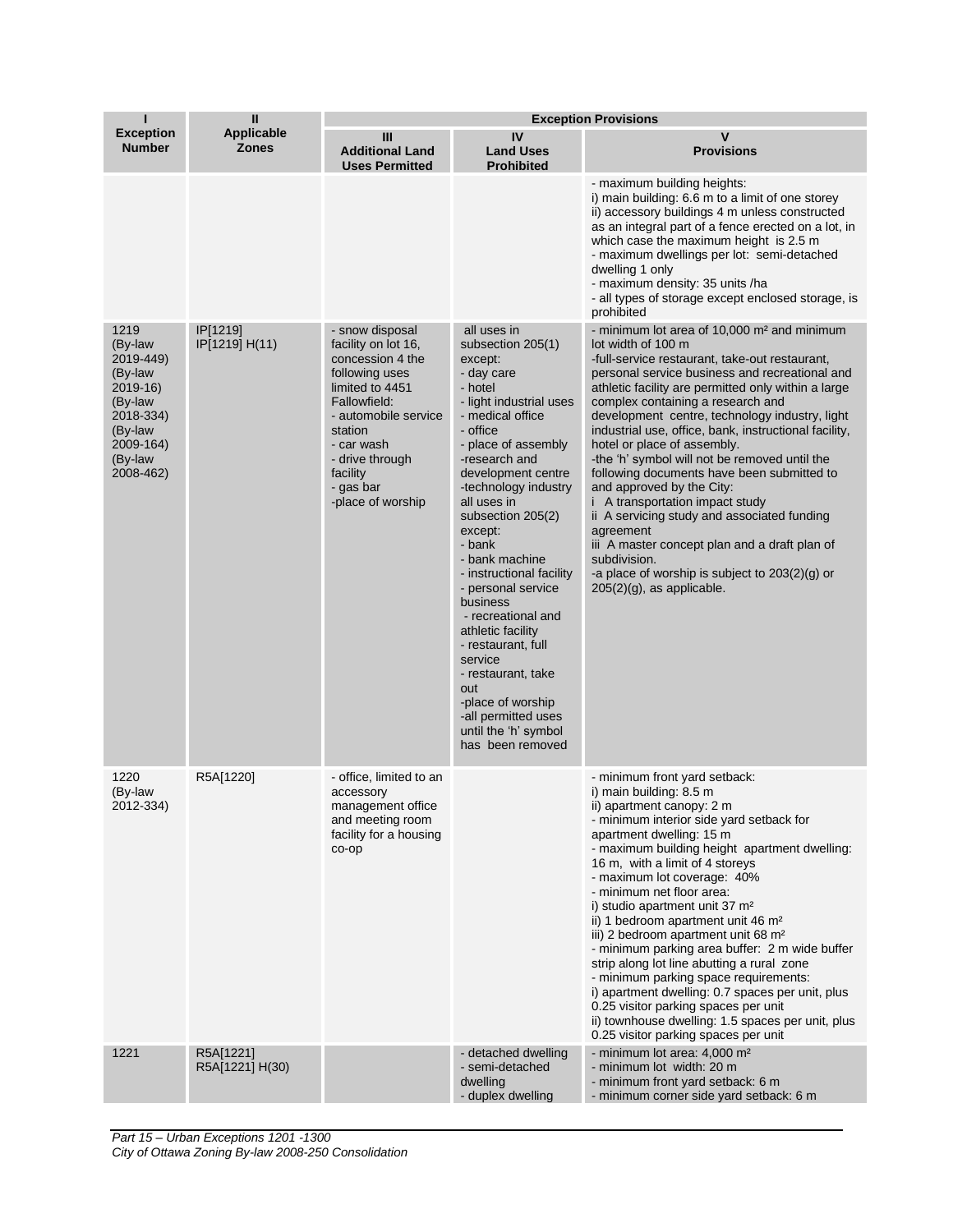| т                                 | $\mathbf{I}$                      | <b>Exception Provisions</b>                                              |                                                                                                                             |                                                                                                                                                                                                                                                                                                                                                                                                                                                                                                                                                                                                                                                                                                                                                                   |
|-----------------------------------|-----------------------------------|--------------------------------------------------------------------------|-----------------------------------------------------------------------------------------------------------------------------|-------------------------------------------------------------------------------------------------------------------------------------------------------------------------------------------------------------------------------------------------------------------------------------------------------------------------------------------------------------------------------------------------------------------------------------------------------------------------------------------------------------------------------------------------------------------------------------------------------------------------------------------------------------------------------------------------------------------------------------------------------------------|
| <b>Exception</b><br><b>Number</b> | <b>Applicable</b><br><b>Zones</b> | Ш<br><b>Additional Land</b><br><b>Uses Permitted</b>                     | IV<br><b>Land Uses</b><br><b>Prohibited</b>                                                                                 | v<br><b>Provisions</b>                                                                                                                                                                                                                                                                                                                                                                                                                                                                                                                                                                                                                                                                                                                                            |
|                                   |                                   |                                                                          | - three unit dwelling                                                                                                       | - minimum interior side yard setback: 7.5 m<br>- minimum rear yard setback: 7.5 m<br>- minimum yard setback for any yard abutting<br>Terry Fox Drive or Goulbourn Forced Road: 9 m<br>- minimum yard setback for any yard abutting a<br>railway right-of-way: 15 m<br>- maximum coverage 50%<br>- maximum building height: 30 m                                                                                                                                                                                                                                                                                                                                                                                                                                   |
| 1222<br>(By-law<br>2020-291)      | R4Z[1222]                         |                                                                          |                                                                                                                             | - minimum lot area: 1.6 ha<br>- minimum lot width: 45 m<br>- maximum building heights:<br>i) main building 15 m<br>ii) accessory buildings 4 m                                                                                                                                                                                                                                                                                                                                                                                                                                                                                                                                                                                                                    |
| 1223                              | R5A[1223]                         |                                                                          |                                                                                                                             | - minimum lot area: 1.6 ha<br>- minimum lot width: 45 m<br>- maximum building heights:<br>i) main building 24 m<br>ii) accessory buildings 4 m<br>- maximum density: 75 units /ha                                                                                                                                                                                                                                                                                                                                                                                                                                                                                                                                                                                 |
| 1224                              | R5A[1224]                         |                                                                          |                                                                                                                             | - minimum lot area: 1.2 ha<br>- minimum lot width: 30 m<br>- maximum lot coverage: 20%<br>- maximum density: 100 units /ha<br>- maximum building height: 30 m                                                                                                                                                                                                                                                                                                                                                                                                                                                                                                                                                                                                     |
| 1225                              | R5A[1225]                         |                                                                          |                                                                                                                             | - minimum lot area: 1.6 ha<br>- maximum building heights:<br>i) main building 48 m<br>ii) accessory buildings 4 m<br>- maximum density: 100 units /ha                                                                                                                                                                                                                                                                                                                                                                                                                                                                                                                                                                                                             |
| 1226                              | R5A[1226]                         | - office, limited to<br>business,<br>professional or<br>financial office |                                                                                                                             | - minimum lot area: 0.8 ha<br>- minimum lot width: 50 m<br>- minimum interior side yard setback: 6 m<br>- maximum building height: 40 m                                                                                                                                                                                                                                                                                                                                                                                                                                                                                                                                                                                                                           |
| 1227                              | R5A[1227]                         |                                                                          |                                                                                                                             | - minimum lot area: 0.73 ha<br>- minimum front yard setback: 9 m<br>- minimum interior side yard setback: 6.7 m.<br>- maximum lot coverage: 15%<br>- maximum building height: 13 m<br>- maximum density: 62 units /ha<br>- minimum parking space requirements: 1<br>parking space per dwelling unit plus 0.2 visitor<br>parking spaces per dwelling unit                                                                                                                                                                                                                                                                                                                                                                                                          |
| 1228                              | R5A[1228]                         |                                                                          | - detached dwelling<br>- semi-detached<br>dwelling<br>- duplex dwelling<br>- three unit dwelling<br>- townhouse<br>dwelling | - minimum lot area:<br>i) stacked dwelling: $4,000 \text{ m}^2$<br>ii) apartment dwelling: 4,000 m <sup>2</sup><br>- minimum lot width:<br>i) stacked dwelling: 30 m<br>ii) apartment dwelling: 30 m<br>- minimum front yard setback: 7.5 m<br>- minimum corner side yard setback: 7.5 m<br>- minimum rear yard setback:<br>i) main building: 10 m<br>ii) accessory building: 1 m<br>- minimum interior side yard setback:<br>i) main building: 7.5 m except that where the<br>interior side lot line abuts a dwelling in an R2O<br>or R3Z zone the minimum interior side yard<br>setback is 10 m<br>ii) accessory building: 1 m<br>- maximum lot coverage:<br>i) main building: 35%<br>ii) accessory building: 5%<br>- minimum net floor area: 45 m <sup>2</sup> |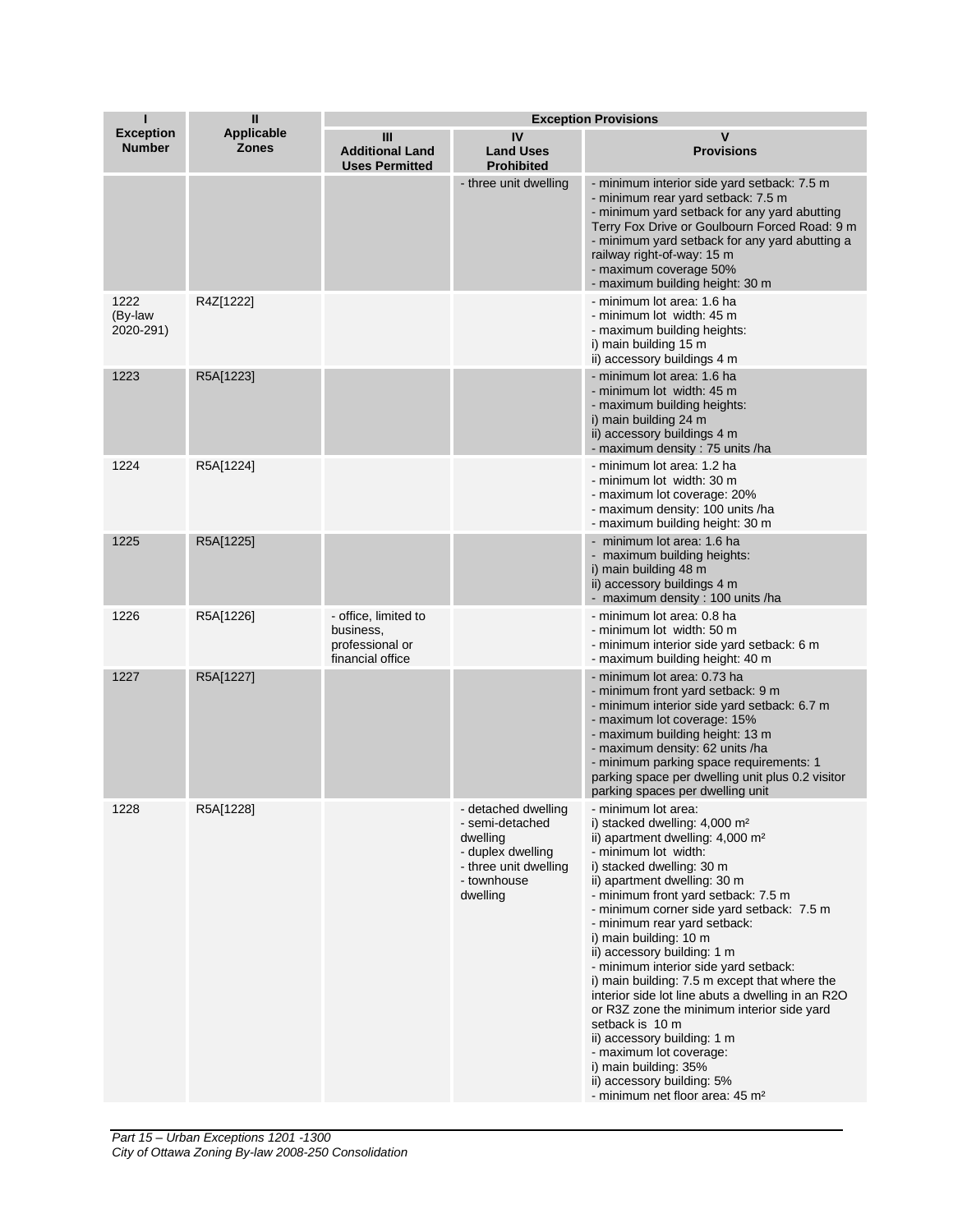| П                                 | $\mathbf{I}$                      | <b>Exception Provisions</b>                                                                                  |                                             |                                                                                                                                                                                                                                                                                                                                                                                                                                                                                                                                                                                                                                          |
|-----------------------------------|-----------------------------------|--------------------------------------------------------------------------------------------------------------|---------------------------------------------|------------------------------------------------------------------------------------------------------------------------------------------------------------------------------------------------------------------------------------------------------------------------------------------------------------------------------------------------------------------------------------------------------------------------------------------------------------------------------------------------------------------------------------------------------------------------------------------------------------------------------------------|
| <b>Exception</b><br><b>Number</b> | <b>Applicable</b><br><b>Zones</b> | Ш<br><b>Additional Land</b><br><b>Uses Permitted</b>                                                         | IV<br><b>Land Uses</b><br><b>Prohibited</b> | v<br><b>Provisions</b>                                                                                                                                                                                                                                                                                                                                                                                                                                                                                                                                                                                                                   |
|                                   |                                   |                                                                                                              |                                             | - maximum building height:<br>i) main building 5 storeys<br>ii) accessory building 4 m<br>- minimum building separation:<br>i) main building: 10 m except that where the two<br>buildings have facing rear walls, the minimum<br>building separation shall be 20 m<br>ii) other building 2 m<br>- maximum density: 60 units /net ha<br>- all types of storage, except enclosed storage,<br>is prohibited                                                                                                                                                                                                                                 |
| 1229                              | R5A[1229]                         | - residential care<br>facility                                                                               |                                             | - minimum lot area 1.3 ha<br>- minimum density 50 units /ha<br>- minimum rear yard setback 7.5 m for a<br>residential care facility<br>- minimum interior side yard setback 7.5 m for a<br>residential care facility<br>- a residential care facility must provide a<br>minimum of 120 beds<br>- maximum building height: 30 m                                                                                                                                                                                                                                                                                                           |
| 1230                              | R5A[1230] H(22)                   | - a place of<br>assembly limited to<br>a clubhouse for the<br>private use of a<br>charitable<br>organization |                                             | - clubhouse may not be utilized as a rental<br>facility for any group, person or organization<br>- required building line along the southern<br>boundary of the property: 6 m                                                                                                                                                                                                                                                                                                                                                                                                                                                            |
| 1231                              | R5A[1231] H(22)                   |                                                                                                              |                                             | - a landscaped area requirement of 3 m <sup>2</sup><br>minimum per metre of street lot line can be<br>provided internally on the site<br>- minimum private amenity area is 2.7m <sup>2</sup> per<br>dwelling unit<br>- private amenity area is set back 4 m from a<br>collector road<br>- setback from the building to the street lot line is<br>5 m except for the front face of the building,<br>where the setback may be 4 m only when the<br>driveway access comes from internally to the<br>site and not the street<br>- minimum required driveway width is 6.5 m<br>- development in this zone is considered one lot<br>for zoning |
| 1232<br>(By-law<br>2012-334)      | R4Z[1232]                         |                                                                                                              |                                             | - minimum amenity area for a townhouse<br>dwelling 30 m <sup>2</sup><br>- private amenity area setback from a non-<br>residential zone shall be 1.5 m                                                                                                                                                                                                                                                                                                                                                                                                                                                                                    |
| 1233<br>(By-law<br>2020-291)      | R4Z[1233]-h                       |                                                                                                              |                                             | - maximum building height 18 m<br>- holding "h" zone must not be lifted until such<br>time as a satisfactory site plan has been<br>prepared and executed, and that during the<br>preparation and approval of these plans,<br>consultation has taken place with the<br>representatives of the community, as identified<br>in the Ontario Municipal Board decision dated<br>September 24, 1993<br>(OMB File No. Z-RH-92-03, File No. R 920418)                                                                                                                                                                                             |
| 1234                              | R5A[1234] H(22)                   | - office limited to an<br>administration office<br>of a housing<br>corporation                               |                                             | - no parking spaces required for the office                                                                                                                                                                                                                                                                                                                                                                                                                                                                                                                                                                                              |
| 1235                              | R5A[1235] H(22)                   |                                                                                                              |                                             | - minimum lot area is 0.25 ha<br>- maximum building height for an apartment<br>dwelling, low-rise is 14 m<br>- minimum front yard setback of 5 m.                                                                                                                                                                                                                                                                                                                                                                                                                                                                                        |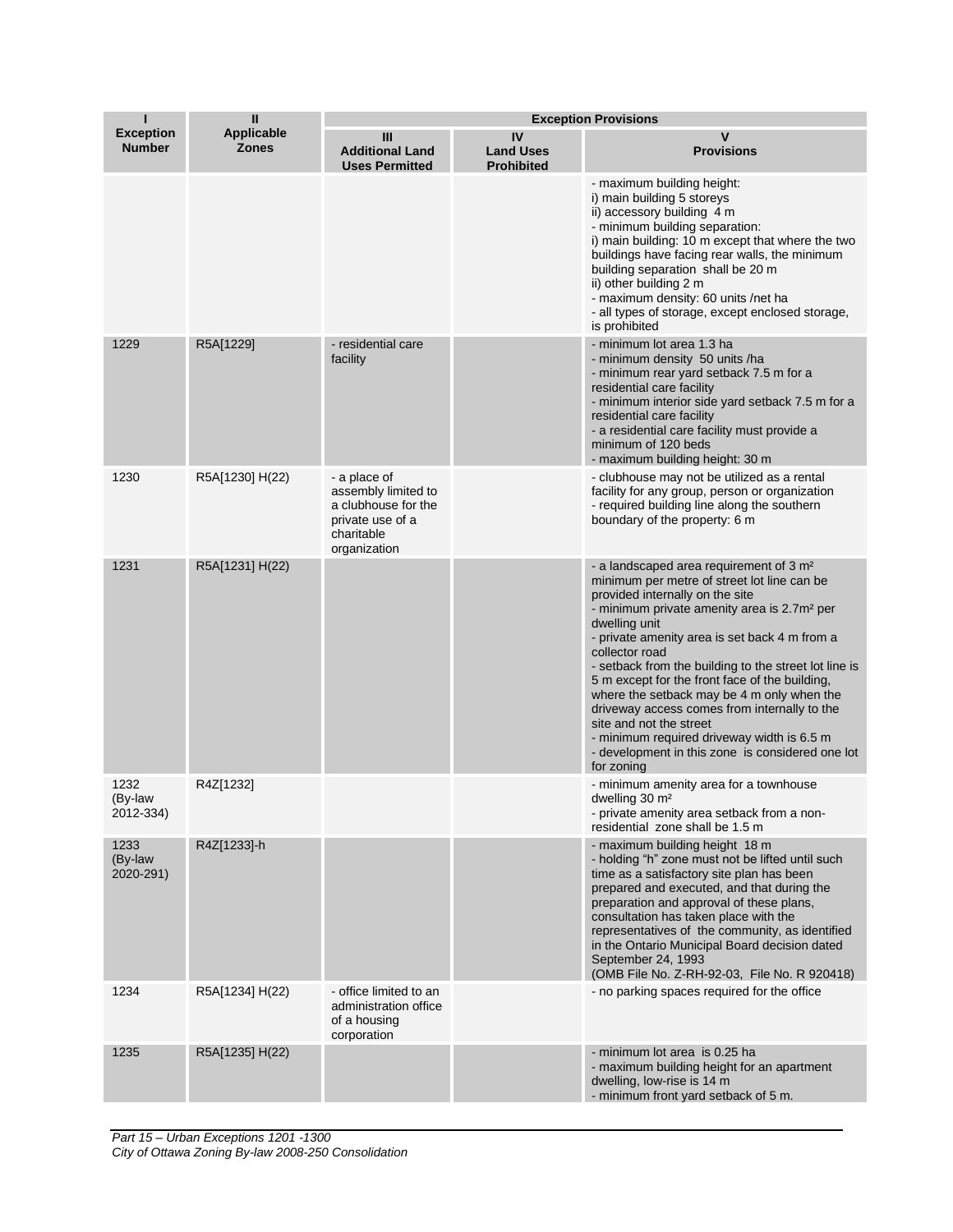| п                                 | Ш                          | <b>Exception Provisions</b>                                                                                                              |                                             |                                                                                                                                                                                                                                                                                                                                                                                                                                                                                                                                                                                                                                                                                                                                                                                                                                                                                                                                                                                                                                                                                                                                                                                                                                                    |
|-----------------------------------|----------------------------|------------------------------------------------------------------------------------------------------------------------------------------|---------------------------------------------|----------------------------------------------------------------------------------------------------------------------------------------------------------------------------------------------------------------------------------------------------------------------------------------------------------------------------------------------------------------------------------------------------------------------------------------------------------------------------------------------------------------------------------------------------------------------------------------------------------------------------------------------------------------------------------------------------------------------------------------------------------------------------------------------------------------------------------------------------------------------------------------------------------------------------------------------------------------------------------------------------------------------------------------------------------------------------------------------------------------------------------------------------------------------------------------------------------------------------------------------------|
| <b>Exception</b><br><b>Number</b> | <b>Applicable</b><br>Zones | Ш<br><b>Additional Land</b><br><b>Uses Permitted</b>                                                                                     | IV<br><b>Land Uses</b><br><b>Prohibited</b> | v<br><b>Provisions</b>                                                                                                                                                                                                                                                                                                                                                                                                                                                                                                                                                                                                                                                                                                                                                                                                                                                                                                                                                                                                                                                                                                                                                                                                                             |
|                                   |                            |                                                                                                                                          |                                             | - minimum corner side yard setback of 3 m.<br>- minimum interior side yard setback of 1.2 m.                                                                                                                                                                                                                                                                                                                                                                                                                                                                                                                                                                                                                                                                                                                                                                                                                                                                                                                                                                                                                                                                                                                                                       |
| 1236                              | R4Z[1236]                  |                                                                                                                                          |                                             | - minimum lot area is 0.8 ha<br>- minimum lot width 27.3 m                                                                                                                                                                                                                                                                                                                                                                                                                                                                                                                                                                                                                                                                                                                                                                                                                                                                                                                                                                                                                                                                                                                                                                                         |
| 1237                              | R5A[1237]                  |                                                                                                                                          |                                             | - maximum building height 13 m                                                                                                                                                                                                                                                                                                                                                                                                                                                                                                                                                                                                                                                                                                                                                                                                                                                                                                                                                                                                                                                                                                                                                                                                                     |
| 1238                              | R4Z[1238]                  |                                                                                                                                          |                                             | - maximum building height for an apartment<br>dwelling, low rise 11 m, or 3 storeys, whichever<br>is the lesser<br>- minimum rear yard setback of 5 m.                                                                                                                                                                                                                                                                                                                                                                                                                                                                                                                                                                                                                                                                                                                                                                                                                                                                                                                                                                                                                                                                                             |
| 1239                              | R4Z[1239]                  | - office<br>- convenience store<br>- day care<br>- uses listed in the<br>11 zone<br>- medical facility<br>- personal service<br>business |                                             |                                                                                                                                                                                                                                                                                                                                                                                                                                                                                                                                                                                                                                                                                                                                                                                                                                                                                                                                                                                                                                                                                                                                                                                                                                                    |
| 1240                              | R5A[1240] H(22)            |                                                                                                                                          |                                             | - minimum front yard setback 5 metres<br>- minimum separation distance between facing<br>walls for two dwellings on the same lot is 6 m                                                                                                                                                                                                                                                                                                                                                                                                                                                                                                                                                                                                                                                                                                                                                                                                                                                                                                                                                                                                                                                                                                            |
| 1241<br>(By-law<br>2009-39)       | R4Z[1241]                  |                                                                                                                                          |                                             | -the following provisions apply to a Planned Unit<br>Development:<br>i) minimum required width of a landscaped<br>buffer not abutting a street for a parking lot<br>containing more than 10 but fewer than 100<br>spaces: 0.6m,<br>ii) Subsection 110(3) does not apply to a refuse<br>collection area in the form of a concrete pad<br>provided at the entrance of the lot,<br>iii) minimum rear yard setback: 7.0m                                                                                                                                                                                                                                                                                                                                                                                                                                                                                                                                                                                                                                                                                                                                                                                                                               |
| 1242<br>(By-law<br>2012-334)      | R4Z[1242]                  |                                                                                                                                          |                                             | - townhosue dwellings:<br>i) yard setback from lot line: 1.2 m<br>ii) interior dividing lot line: 0 m if there is no<br>opening in the facing wall and/or 1.2 m if there is<br>an opening in the face wall<br>iii) rear yard setback: 5 m<br>iv) minimum lot area 150 $m2$<br>v) minimum lot width 6 m<br>vi) minimum amenity area requirement $45 \text{ m}^2$<br>- townhouse dwelling of 4 units<br>i) setback from interior lot line: 1.2 m<br>ii) setback from interior dividing lot line: 0 m if<br>there is no opening in the face wall and/or 1.2 m<br>if there is an opening in the face wall<br>iii) rear yard setback: 0 m<br>- minimum required parking is 2 spaces per<br>dwelling unit<br>- the building line requirement to:<br>i) a driving aisle parcel boundary 5.5 m<br>ii) an interior parcel boundary: 1.2 m<br>iii) an interior dividing parcel boundary 0 m<br>iv) a back parcel boundary 0 m- for apartment<br>dwelling, low rise<br>i) maximum building height for an apartment<br>dwelling is 11 m or 3 storeys whichever is the<br>less<br>- Section 102 does not apply<br>- despite Section 65, the amount a covered but<br>unenclosed porch, step, veranda or gazebo may<br>project into a required street yard is 2 m |
| 1243                              | R4Z[1243]                  | - residential care<br>facility                                                                                                           |                                             | - residential care facility subject to the provisions<br>of an apartment dwelling, low rise in the R5Z<br>zone                                                                                                                                                                                                                                                                                                                                                                                                                                                                                                                                                                                                                                                                                                                                                                                                                                                                                                                                                                                                                                                                                                                                     |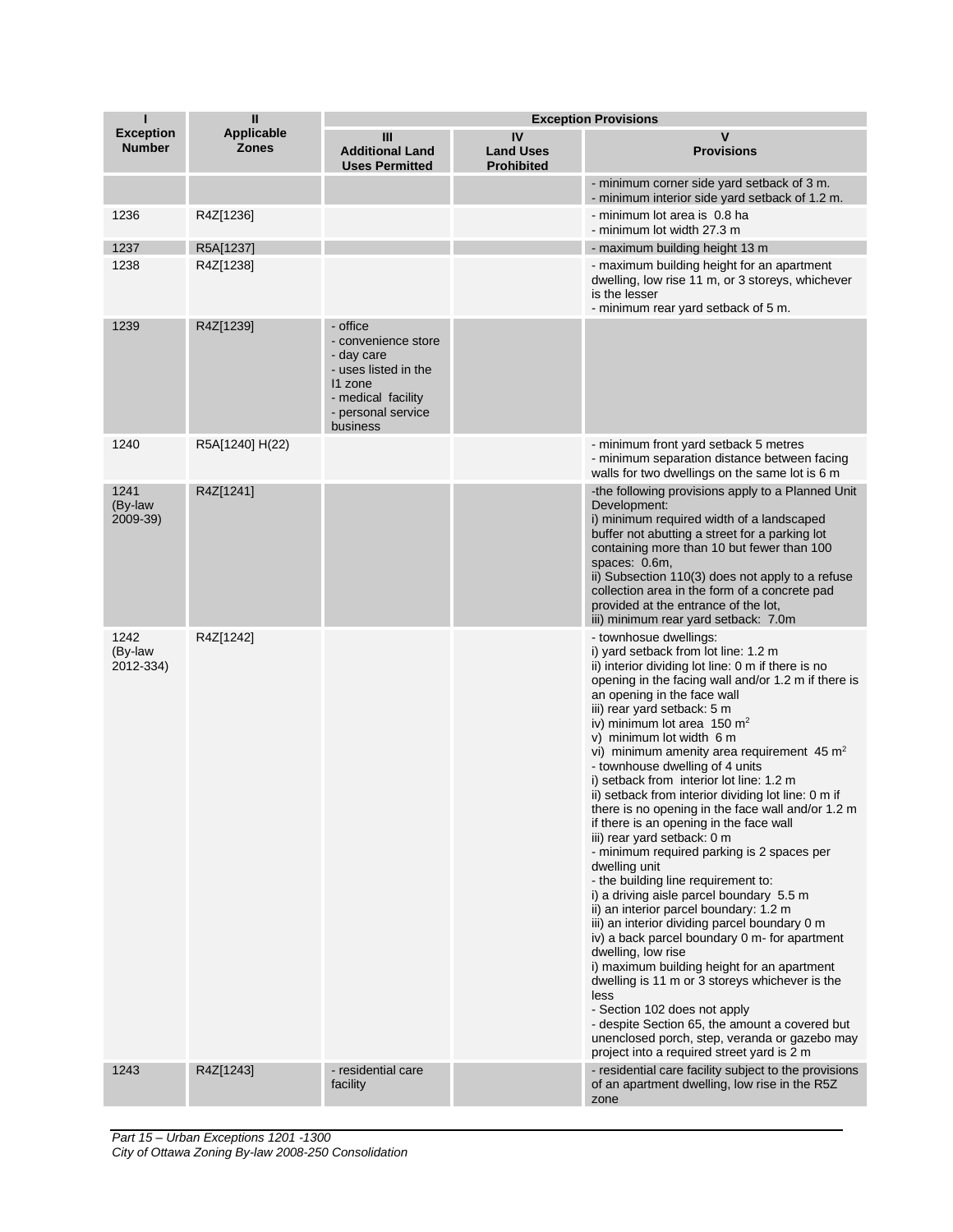| п                                                    | Ш                                 | <b>Exception Provisions</b>                          |                                                                                                                                                                                                                      |                                                                                                                                                                                                                                                                                                                                                                                                                                                                                                                                                                                                                                                                                                                                                                                                                                                                                                                                                                                                                                                                                                                                                             |  |
|------------------------------------------------------|-----------------------------------|------------------------------------------------------|----------------------------------------------------------------------------------------------------------------------------------------------------------------------------------------------------------------------|-------------------------------------------------------------------------------------------------------------------------------------------------------------------------------------------------------------------------------------------------------------------------------------------------------------------------------------------------------------------------------------------------------------------------------------------------------------------------------------------------------------------------------------------------------------------------------------------------------------------------------------------------------------------------------------------------------------------------------------------------------------------------------------------------------------------------------------------------------------------------------------------------------------------------------------------------------------------------------------------------------------------------------------------------------------------------------------------------------------------------------------------------------------|--|
| <b>Exception</b><br><b>Number</b>                    | <b>Applicable</b><br><b>Zones</b> | Ш<br><b>Additional Land</b><br><b>Uses Permitted</b> | IV<br><b>Land Uses</b><br><b>Prohibited</b>                                                                                                                                                                          | v<br><b>Provisions</b>                                                                                                                                                                                                                                                                                                                                                                                                                                                                                                                                                                                                                                                                                                                                                                                                                                                                                                                                                                                                                                                                                                                                      |  |
| 1244<br>(By-law<br>2020-48)<br>(By-law<br>2020-291)  | R4Z[1244]                         |                                                      |                                                                                                                                                                                                                      | -The maximum net density for residential units is<br>85 units per hectare.<br>-Minimum rear yard setback is 6 m<br>-Minimum required width of a landscaped buffer<br>of a parking lot not abutting a street, for a<br>parking lot containing more than 10 but fewer<br>than 100 spaces, is 0.58 m.                                                                                                                                                                                                                                                                                                                                                                                                                                                                                                                                                                                                                                                                                                                                                                                                                                                          |  |
| 1245                                                 | R3Z [1245]-h                      |                                                      | - detached dwelling<br>- duplex dwelling<br>- semi-detached<br>dwelling<br>- three unit dwelling                                                                                                                     | - maximum lot coverage 60%<br>- minimum rear yard setback 6 m<br>- an amendment to this by-law to remove a<br>holding "h" provision from any portion of the<br>lands is conditional upon the following:<br>i) the submission of a transportation impact<br>study to the satisfaction and approval of the City<br>ii) an agreement between the City and the<br>owners of the subject lands regarding cost<br>sharing and implementation of a schedule for<br>construction of road infrastructure improvements<br>generated by development of any portion of the<br>lands, and as recommended by the<br>Transportation Impact Study and approved by<br>the City<br>iii) the submission and approval of a site plan<br>application to the satisfaction of the City                                                                                                                                                                                                                                                                                                                                                                                             |  |
| 1246<br>(By-law<br>2014-292)<br>(By-law<br>2012-334) | R5A[1246]-h                       |                                                      | - only principal<br>dwelling types<br>permitted are:<br>- townhouse<br>dwelling<br>- stacked dwelling<br>- apartment<br>dwelling, low rise<br>- apartment<br>dwelling, mid rise<br>-apartment dwelling,<br>high rise | - for both townhouse dwelling and apartment<br>dwelling:<br>i) minimum lot area 4,200 m <sup>2</sup><br>ii) minimum lot width 30 m<br>iii) maximum lot coverage 50%<br>iv) minimum building main spacing 3 m<br>- for townhouse dwelling:<br>i) minimum front yard setback 3 m<br>ii) minimum rear yard setback:<br>back-to-back units 1.5 m<br>all other cases 5 m<br>iii) minimum side yard setback 1.5 m<br>- minimum length parking spaces where a<br>townhouse dwelling abuts a street where there<br>is not a sidewalk: 4.5 m<br>- minimum parking requirement for townhouse<br>dwellings: 1.5 spaces per dwelling unit,<br>including visitor parking<br>- maximum height for an apartment dwelling,<br>mid rise and apartment dwelling, high rise 37 m<br>- dwelling units can later be legally severed or<br>divided without each dwelling unit having to<br>meet the zone requirements as long as the<br>original lot continues to meet the overall<br>requirements<br>- an amendment to this by-law to remove the<br>holding "h" provision from any portion of the<br>lands is subject to the same conditions as<br>contained in exception [1245] |  |
| 1247<br>(By-law<br>2014-292)                         | R5A[1247]                         |                                                      | - only principal<br>dwelling types<br>permitted are:<br>- stacked dwelling<br>- apartment<br>dwelling, low rise<br>- apartment<br>dwelling, mid rise<br>-apartment dwelling,<br>high rise                            | - minimum lot area 3,100 m <sup>2</sup><br>- minimum lot width 40 m<br>- maximum density 195 units/ha<br>- minimum front yard setback 6 m<br>- minimum rear yard setback 12 m<br>- minimum side yard setback 7.5 m<br>- maximum building height 19 m<br>- minimum parking requirement 1 parking space<br>per dwelling unit plus 0.25 parking spaces per<br>dwelling unit for visitor parking                                                                                                                                                                                                                                                                                                                                                                                                                                                                                                                                                                                                                                                                                                                                                                |  |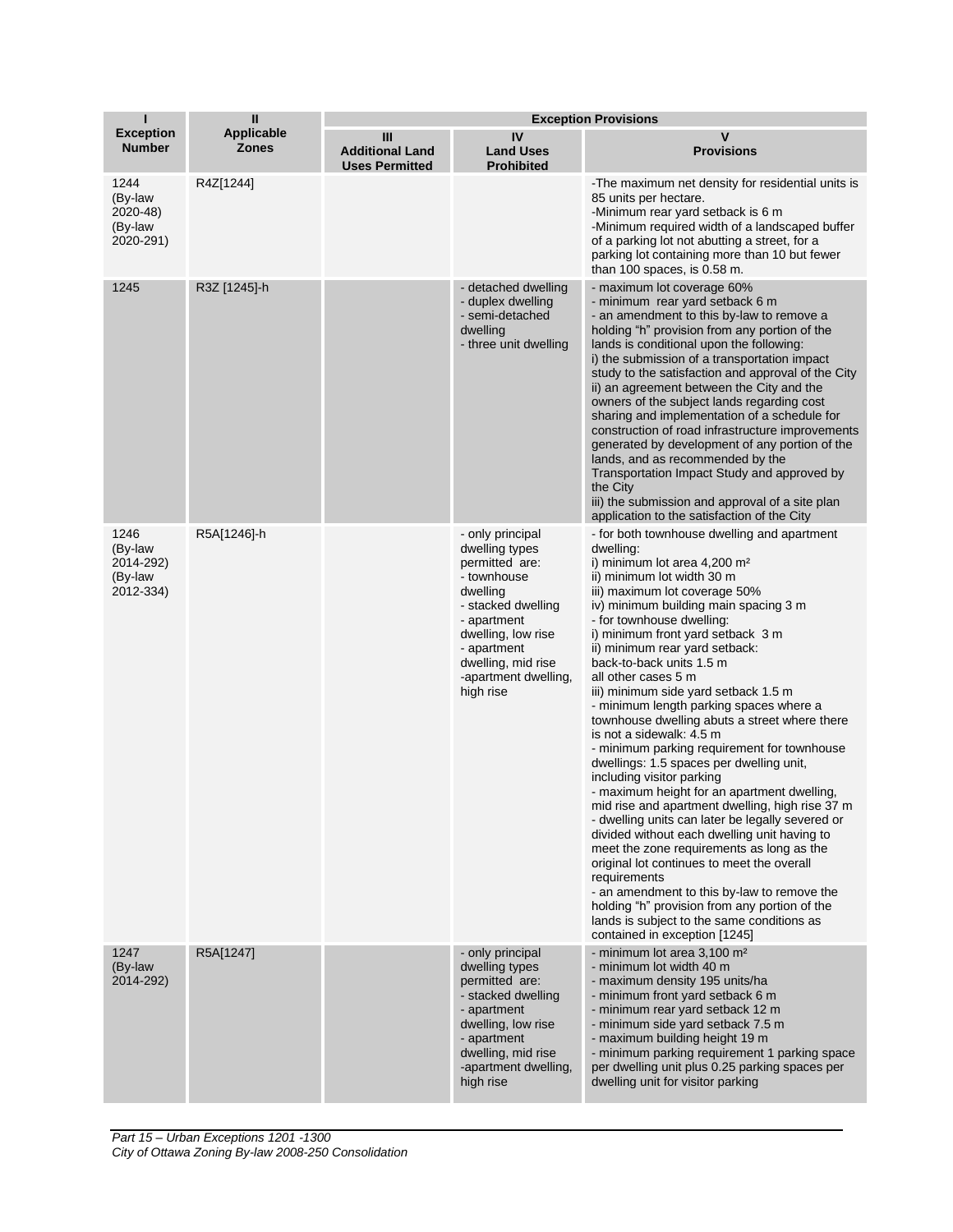| Т                                                                    | $\mathbf{I}$               | <b>Exception Provisions</b>                                    |                                                                                                                                                                                                               |                                                                                                                                                                                                                                                                                                                                                                                                                                                                                                                                                                                                            |  |
|----------------------------------------------------------------------|----------------------------|----------------------------------------------------------------|---------------------------------------------------------------------------------------------------------------------------------------------------------------------------------------------------------------|------------------------------------------------------------------------------------------------------------------------------------------------------------------------------------------------------------------------------------------------------------------------------------------------------------------------------------------------------------------------------------------------------------------------------------------------------------------------------------------------------------------------------------------------------------------------------------------------------------|--|
| <b>Exception</b><br><b>Number</b>                                    | Applicable<br><b>Zones</b> | Ш<br><b>Additional Land</b><br><b>Uses Permitted</b>           | IV<br><b>Land Uses</b><br><b>Prohibited</b>                                                                                                                                                                   | $\mathsf{v}$<br><b>Provisions</b>                                                                                                                                                                                                                                                                                                                                                                                                                                                                                                                                                                          |  |
| 1248<br>(By-law<br>2014-292)                                         | R5A[1248]                  |                                                                | - only principal<br>dwelling types<br>permitted are:<br>- stacked dwelling<br>- apartment<br>dwelling, low rise<br>- apartment<br>dwelling, mid rise<br>-apartment dwelling,<br>high rise                     | - minimum lot area 3,300 m <sup>2</sup><br>- minimum lot width 30 m<br>- maximum density 177 units/ha<br>- minimum front yard setback 6 m<br>- minimum rear yard setback 7.5 m<br>- minimum side yard setback 4.5 m<br>- maximum building height 19 m<br>- minimum parking requirement 1 parking space<br>per dwelling unit plus 0.25 of a parking space<br>per dwelling unit for visitor parking                                                                                                                                                                                                          |  |
| 1249<br>(By-law<br>2014-292)                                         | R5A[1249]                  |                                                                | - only principal<br>dwelling types<br>permitted are:<br>- stacked dwelling<br>- apartment<br>dwelling, low rise<br>- apartment<br>dwelling, mid rise<br>-apartment dwelling,<br>high rise                     | - minimum lot area 4,600 m <sup>2</sup><br>- minimum lot width 30 m<br>- maximum density 375 units /ha<br>- maximum lot coverage 45%<br>- minimum front yard setback 6 m<br>- minimum rear yard setback 5.5 m<br>- minimum side yard setback 4.5 m<br>- maximum building height 25 m<br>- minimum parking requirement 1 parking space<br>per dwelling unit plus 0.25 of a parking space<br>per dwelling unit for visitor parking                                                                                                                                                                           |  |
| 1250<br>(By-law<br>2014-292)<br>(By-law<br>2011-414)                 | R5A[1250]                  |                                                                | - only principal<br>dwelling types<br>permitted are:<br>- stacked dwelling<br>- apartment<br>dwelling, low rise<br>- apartment<br>dwelling, mid rise<br>-apartment dwelling,<br>high rise<br>-retirement home | - minimum lot frontage 30 m measured along<br>the lot line front<br>- maximum density 170 units /ha<br>- minimum front yard setback 6 m<br>- minimum rear yard setback 5.5 m<br>- minimum side yard setback 5.5 m<br>- maximum building heights are:<br>i) 19 m for the shorter of the two buildings, and<br>ii) 25 m for the taller building<br>- minimum parking requirement 1 parking space<br>per dwelling unit plus 0.25 parking spaces per<br>dwelling unit for visitor parking<br>- R5A[1250] zone and the adjacent R5A[1251]<br>zone are considered as one lot for parking<br>requirement purposes |  |
| 1251<br>(By-law<br>2014-292)                                         | R5A[1251]                  |                                                                | - only principal<br>dwelling types<br>permitted are:<br>- stacked dwelling<br>- apartment<br>dwelling, low rise<br>- apartment<br>dwelling, mid rise<br>-apartment dwelling,<br>high rise                     | - minimum lot width 0 m as long as the lot has<br>access to a public street through a private street<br>- minimum lot area 4,400 m <sup>2</sup><br>- maximum density 275 units /ha<br>- minimum front yard setback 6 m<br>- minimum rear yard setback 5.5 m<br>- minimum side yard setback 5.5 m<br>- maximum building height 41 m<br>- minimum parking requirement 1 parking space<br>per dwelling unit plus 0.25 parking spaces per<br>dwelling unit for visitor parking<br>- the R5A[1251] zone and the adjacent<br>R5A[1250] zone are considered as one lot for<br>parking requirement purposes        |  |
| 1252                                                                 | R4Z[1252]                  |                                                                |                                                                                                                                                                                                               | - for any lot within the R4Z[1252] zone the lot<br>line opposite to the O1 zone is deemed to be<br>the front lot line<br>- minimum front yard setback: 3 m<br>- maximum building height in storeys: 3.5 m                                                                                                                                                                                                                                                                                                                                                                                                  |  |
| 1253<br>(OMB<br>Order File<br>#PL141242,<br>issued July<br>20, 2015) | AM2[1253] H(20)            | -light industrial use<br>recreational and<br>athletic facility |                                                                                                                                                                                                               | -light industrial use must be conducted entirely<br>within an enclosed building, without the<br>presence of noise, dust, odour, vibration or<br>smoke<br>minimum required number of parking spaces is<br>94 for the existing building as of September 10,                                                                                                                                                                                                                                                                                                                                                  |  |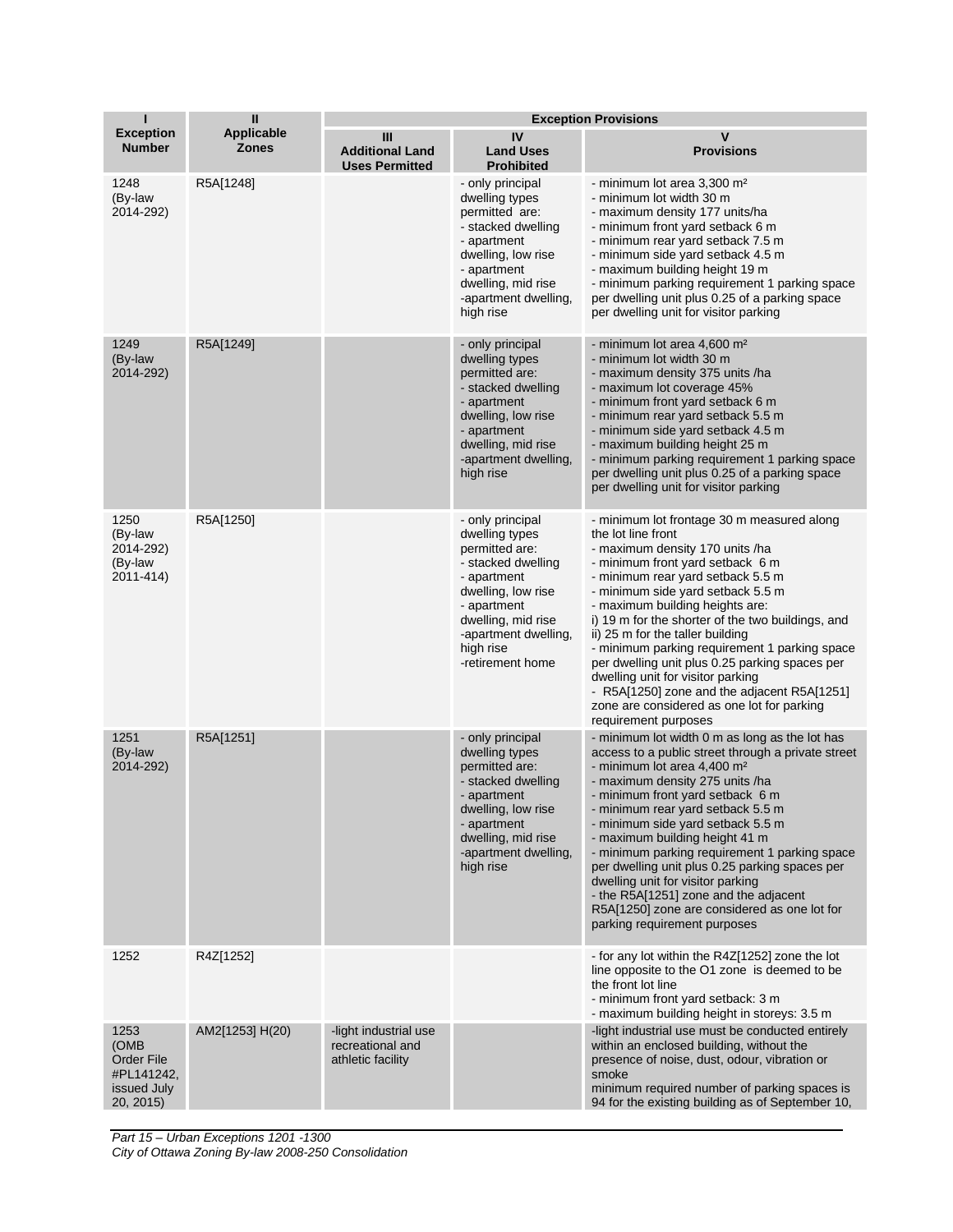| п                                                                                                                                                                  | Ш                                                              | <b>Exception Provisions</b>                          |                                                     |                                                                                                                                                                                                                                                                                                                                                                                                                                                                                                                                                                                                                                                                                                                                                                                                                                                                                                                                                                                                                                                                                                                                                                                                                                                                                                                                                                                                                                                            |  |
|--------------------------------------------------------------------------------------------------------------------------------------------------------------------|----------------------------------------------------------------|------------------------------------------------------|-----------------------------------------------------|------------------------------------------------------------------------------------------------------------------------------------------------------------------------------------------------------------------------------------------------------------------------------------------------------------------------------------------------------------------------------------------------------------------------------------------------------------------------------------------------------------------------------------------------------------------------------------------------------------------------------------------------------------------------------------------------------------------------------------------------------------------------------------------------------------------------------------------------------------------------------------------------------------------------------------------------------------------------------------------------------------------------------------------------------------------------------------------------------------------------------------------------------------------------------------------------------------------------------------------------------------------------------------------------------------------------------------------------------------------------------------------------------------------------------------------------------------|--|
| <b>Exception</b><br><b>Number</b>                                                                                                                                  | <b>Applicable</b><br><b>Zones</b>                              | Ш<br><b>Additional Land</b><br><b>Uses Permitted</b> | IV<br><b>Land Uses</b><br><b>Prohibited</b>         | v<br><b>Provisions</b>                                                                                                                                                                                                                                                                                                                                                                                                                                                                                                                                                                                                                                                                                                                                                                                                                                                                                                                                                                                                                                                                                                                                                                                                                                                                                                                                                                                                                                     |  |
| (By-law<br>2014-350)<br>(By-law<br>2014-94)<br>(By-law<br>2011-151)<br>(By-law<br>2010-231)                                                                        |                                                                |                                                      |                                                     | 2014 (unless fewer spaces are required by<br>Section 101), and any additional gross floor<br>area beyond what exist as of September 10,<br>2014 will require parking at the applicable rate in<br>Section 101.", "-a maximum of 1250 square<br>metres gross leasable floor area may be used<br>for restaurant uses<br>-a maximum of 1400 square metres of gross<br>leasable floor area may be used for recreational<br>and athletic facility uses                                                                                                                                                                                                                                                                                                                                                                                                                                                                                                                                                                                                                                                                                                                                                                                                                                                                                                                                                                                                          |  |
| 1254                                                                                                                                                               | TM H(15)                                                       |                                                      |                                                     | - maximum total gross floor area permitted to be<br>developed on a lot in this zone is $35,000m^2$                                                                                                                                                                                                                                                                                                                                                                                                                                                                                                                                                                                                                                                                                                                                                                                                                                                                                                                                                                                                                                                                                                                                                                                                                                                                                                                                                         |  |
| 1255                                                                                                                                                               | R <sub>1</sub> D[1255]<br>R1NN[1255]<br>R <sub>1</sub> Q[1255] |                                                      |                                                     | - minimum rear yard setback: 7 m<br>- minimum corner side yard setback: 5 m<br>- minimum interior side setback: 1 m<br>- minimum front yard setback: 5 m                                                                                                                                                                                                                                                                                                                                                                                                                                                                                                                                                                                                                                                                                                                                                                                                                                                                                                                                                                                                                                                                                                                                                                                                                                                                                                   |  |
| 1256<br>(By-law<br>2020-299)<br>(By-law<br>2015-191)<br>(By-law<br>2010-237)<br>(OMB<br>Order, File<br>#PL080959<br>issued June<br>1, 2010<br>(By-law<br>2010-123) | R <sub>1</sub> A[1256]                                         |                                                      | - secondary dwelling<br>unit<br>- bed and breakfast | - grade means the average elevation of the level<br>of the adjoining ground prior to the development<br>of all the walls of a building on the lot<br>- gross floor area, means the total area of each<br>floor, measured from the exterior of outside<br>walls, excluding a basement, and including:<br>i) accessory buildings;<br>ii) potential floor area that is the area of a floor<br>that is projected from an actual floor of a storey<br>that is above the floor area of another storey or<br>basement; and<br>iii) attic, where the height above the floor area of<br>the attic is a minimum of 2.3 m over at least<br>75% of the floor area with a clear height of 2.1<br>m of any point over the floor area<br>- maximum 5.35 units per hectare<br>- maximum 0.35 floor space index<br>-maximum width of a vehicular access at a lot<br>line is 3.05 metres<br>-the maximum combined width at the lot line of<br>all vehicular accesses is 6.1 metres<br>-despite the preceding provision, vehicular<br>accesses from public lanes are not to be<br>included in the calculation of the maximum<br>allowable combined width of all vehicular<br>accesses at the lot line<br>-minimum landscaped strip of 1.5 metres,<br>developed with soft landscaping, is required<br>between the interior side lot line and a vehicular<br>access<br>-minimum setback from a lot line for an<br>accessory building or structure in a rear yard:<br>1.5 metres |  |
| 1257<br>(By-law<br>2020-299)<br>(By-law<br>2015-191)<br>(By-law<br>2010-237)<br>(OMB<br>Order, File<br>#PL080959<br>issued June<br>1, 2010<br>(By-law<br>2010-123) | R1A[1257]                                                      |                                                      | - secondary dwelling<br>unit<br>- bed and breakfast | - grade means the average elevation of the level<br>of the adjoining ground prior to the development<br>of all the walls of a building on the lot<br>- gross floor area, means the total area of each<br>floor, measured from the exterior of outside<br>walls, excluding a basement, and including:<br>i) accessory buildings;<br>ii) potential floor area that is the area of a floor<br>that is projected from an actual floor of a storey<br>that is above the floor area of another storey, or<br>basement; and<br>iii) attic, where the height above the floor area of<br>the attic is a minimum of 2.3 m over at least<br>75% of the floor area with a clear height of 2.1                                                                                                                                                                                                                                                                                                                                                                                                                                                                                                                                                                                                                                                                                                                                                                          |  |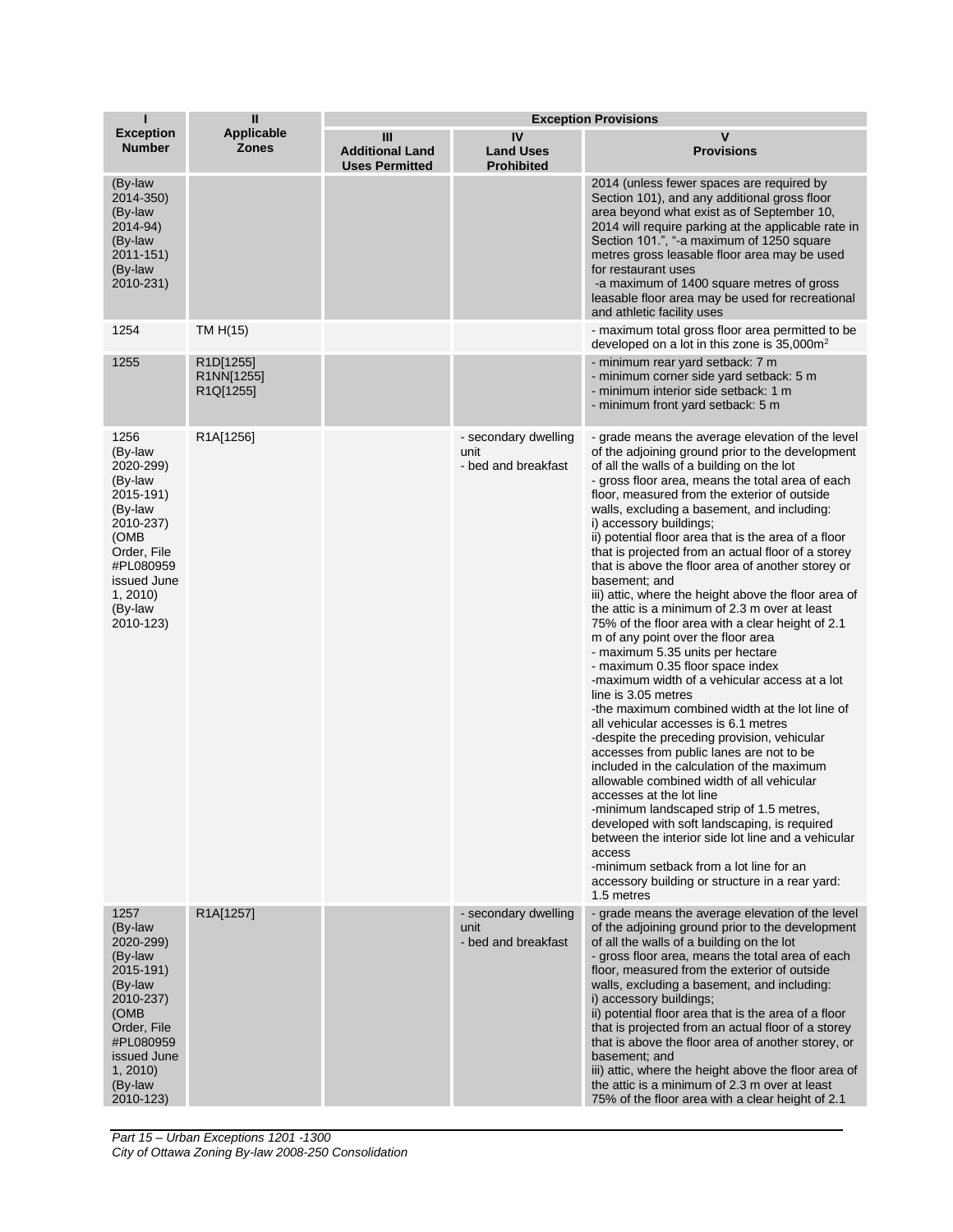| T                                                                                                                                                                  | $\mathbf{I}$                      | <b>Exception Provisions</b>                          |                                                     |                                                                                                                                                                                                                                                                                                                                                                                                                                                                                                                                                                                                                                                                                                                                                                                                                                                                                                                                                                                                                                                                                                                                                                                                                                                                                                                                                                                                                                                            |  |
|--------------------------------------------------------------------------------------------------------------------------------------------------------------------|-----------------------------------|------------------------------------------------------|-----------------------------------------------------|------------------------------------------------------------------------------------------------------------------------------------------------------------------------------------------------------------------------------------------------------------------------------------------------------------------------------------------------------------------------------------------------------------------------------------------------------------------------------------------------------------------------------------------------------------------------------------------------------------------------------------------------------------------------------------------------------------------------------------------------------------------------------------------------------------------------------------------------------------------------------------------------------------------------------------------------------------------------------------------------------------------------------------------------------------------------------------------------------------------------------------------------------------------------------------------------------------------------------------------------------------------------------------------------------------------------------------------------------------------------------------------------------------------------------------------------------------|--|
| <b>Exception</b><br><b>Number</b>                                                                                                                                  | <b>Applicable</b><br><b>Zones</b> | Ш<br><b>Additional Land</b><br><b>Uses Permitted</b> | IV<br><b>Land Uses</b><br><b>Prohibited</b>         | v<br><b>Provisions</b>                                                                                                                                                                                                                                                                                                                                                                                                                                                                                                                                                                                                                                                                                                                                                                                                                                                                                                                                                                                                                                                                                                                                                                                                                                                                                                                                                                                                                                     |  |
|                                                                                                                                                                    |                                   |                                                      |                                                     | m of any point over the floor area<br>- maximum 5.75 units per hectare<br>- maximum 0.35 floor space index<br>-maximum width of a vehicular access at a lot<br>line is 3.05 metres<br>-the maximum combined width at the lot line of<br>all vehicular accesses is 6.1 metres<br>-despite the preceding provision, vehicular<br>accesses from public lanes are not to be<br>included in the calculation of the maximum<br>allowable combined width of all vehicular<br>accesses at the lot line<br>-minimum landscaped strip of 1.5 metres,<br>developed with soft landscaping, is required<br>between the interior side lot line and a vehicular<br>access<br>-minimum setback from a lot line for an<br>accessory building or structure in a rear yard:<br>1.5 metres                                                                                                                                                                                                                                                                                                                                                                                                                                                                                                                                                                                                                                                                                     |  |
| 1258<br>(By-law<br>2020-299)<br>(By-law<br>2015-191)<br>(By-law<br>2010-237)<br>(OMB<br>Order, File<br>#PL080959<br>issued June<br>1, 2010<br>(By-law<br>2010-123) | R1BB[1258]                        |                                                      | - secondary dwelling<br>unit<br>- bed and breakfast | - grade means the average elevation of the level<br>of the adjoining ground prior to the development<br>of all the walls of a building on the lot<br>- gross floor area, means the total area of each<br>floor, measured from the exterior of outside<br>walls, excluding a basement, and including:<br>i) accessory buildings;<br>ii) potential floor area that is the area of a floor<br>that is projected from an actual floor of a storey<br>that is above the floor area of another storey, or<br>basement; and<br>iii) attic, where the height above the floor area of<br>the attic is a minimum of 2.3 m over at least<br>75% of the floor area with a clear height of 2.1<br>m of any point over the floor area<br>- maximum 8.9 units per hectare<br>- maximum 0.35 floor space index<br>-maximum width of a vehicular access at a lot<br>line is 3.05 metres<br>-the maximum combined width at the lot line of<br>all vehicular accesses is 6.1 metres<br>-despite the preceding provision, vehicular<br>accesses from public lanes are not to be<br>included in the calculation of the maximum<br>allowable combined width of all vehicular<br>accesses at the lot line<br>-minimum landscaped strip of 1.5 metres,<br>developed with soft landscaping, is required<br>between the interior side lot line and a vehicular<br>access<br>-minimum setback from a lot line for an<br>accessory building or structure in a rear yard:<br>1.5 metres |  |
| 1259<br>(By-law<br>2020-299)<br>(By-law<br>2015-191)<br>(By-law<br>2010-237)<br>(OMB<br>Order, File<br>#PL080959<br>issued June<br>1, 2010<br>(By-law              | R1B[1259]                         |                                                      | - secondary dwelling<br>unit<br>- bed and breakfast | - grade means the average elevation of the level<br>of the adjoining ground prior to the development<br>of all the walls of a building on the lot<br>- gross floor area, means the total area of each<br>floor, measured from the exterior of outside<br>walls, excluding a basement, and including:<br>i) accessory buildings;<br>ii) potential floor area that is the area of a floor<br>that is projected from an actual floor of a storey<br>that is above the floor area of another storey or<br>basement; and<br>iii) attic, where the height above the floor area of<br>the attic is a minimum of 2.3 m over at least                                                                                                                                                                                                                                                                                                                                                                                                                                                                                                                                                                                                                                                                                                                                                                                                                               |  |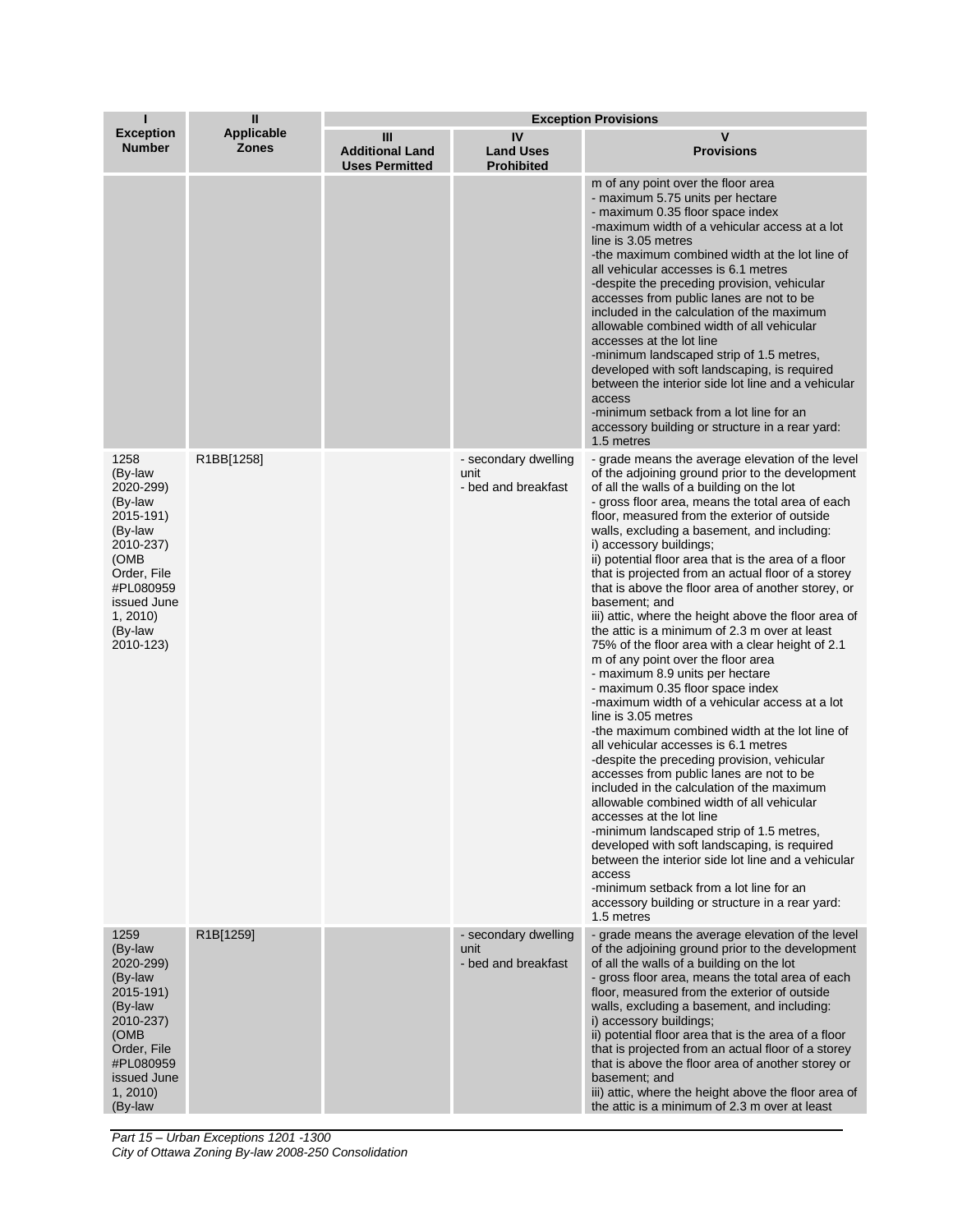| T                                                                                                                                                                  | $\mathbf{I}$                      | <b>Exception Provisions</b>                          |                                                     |                                                                                                                                                                                                                                                                                                                                                                                                                                                                                                                                                                                                                                                                                                                                                                                                                                                                                                                                                                                                                                                                                                                                                                                                                                                                                                                                                                                                                                                            |  |
|--------------------------------------------------------------------------------------------------------------------------------------------------------------------|-----------------------------------|------------------------------------------------------|-----------------------------------------------------|------------------------------------------------------------------------------------------------------------------------------------------------------------------------------------------------------------------------------------------------------------------------------------------------------------------------------------------------------------------------------------------------------------------------------------------------------------------------------------------------------------------------------------------------------------------------------------------------------------------------------------------------------------------------------------------------------------------------------------------------------------------------------------------------------------------------------------------------------------------------------------------------------------------------------------------------------------------------------------------------------------------------------------------------------------------------------------------------------------------------------------------------------------------------------------------------------------------------------------------------------------------------------------------------------------------------------------------------------------------------------------------------------------------------------------------------------------|--|
| <b>Exception</b><br><b>Number</b>                                                                                                                                  | <b>Applicable</b><br><b>Zones</b> | Ш<br><b>Additional Land</b><br><b>Uses Permitted</b> | IV<br><b>Land Uses</b><br><b>Prohibited</b>         | $\mathsf{v}$<br><b>Provisions</b>                                                                                                                                                                                                                                                                                                                                                                                                                                                                                                                                                                                                                                                                                                                                                                                                                                                                                                                                                                                                                                                                                                                                                                                                                                                                                                                                                                                                                          |  |
| 2010-123)                                                                                                                                                          |                                   |                                                      |                                                     | 75% of the floor area with a clear height of 2.1<br>m of any point over the floor area<br>- maximum 10.87 units per hectare<br>- maximum 0.375 floor space index<br>-maximum width of a vehicular access at a lot<br>line is 3.05 metres<br>-the maximum combined width at the lot line of<br>all vehicular accesses is 6.1 metres<br>-despite the preceding provision, vehicular<br>accesses from public lanes are not to be<br>included in the calculation of the maximum<br>allowable combined width of all vehicular<br>accesses at the lot line<br>-minimum landscaped strip of 1.5 metres,<br>developed with soft landscaping, is required<br>between the interior side lot line and a vehicular<br>access<br>-minimum setback from a lot line for an<br>accessory building or structure in a rear yard:<br>1.5 metres                                                                                                                                                                                                                                                                                                                                                                                                                                                                                                                                                                                                                               |  |
| 1260<br>(By-law<br>2020-299)<br>(By-law<br>2015-191)<br>(By-law<br>2010-237)<br>(OMB<br>Order, File<br>#PL080959<br>issued June<br>1, 2010<br>(By-law<br>2010-123) | R1C[1260]                         |                                                      | - secondary dwelling<br>unit<br>- bed and breakfast | - grade means the average elevation of the level<br>of the adjoining ground prior to the development<br>of all the walls of a building on the lot<br>- gross floor area, means the total area of each<br>floor, measured from the exterior of outside<br>walls, excluding a basement, and including:<br>i) accessory buildings;<br>ii) potential floor area that is the area of a floor<br>that is projected from an actual floor of a storey<br>that is above the floor area of another storey or<br>basement; and<br>iii) attic, where the height above the floor area of<br>the attic is a minimum of 2.3 m over at least<br>75% of the floor area with a clear height of 2.1<br>m of any point over the floor area<br>- maximum 13.34 units per hectare<br>- maximum 0.4 floor space index<br>-maximum width of a vehicular access at a lot<br>line is 3.05 metres<br>-the maximum combined width at the lot line of<br>all vehicular accesses is 6.1 metres<br>-despite the preceding provision, vehicular<br>accesses from public lanes are not to be<br>included in the calculation of the maximum<br>allowable combined width of all vehicular<br>accesses at the lot line<br>-minimum landscaped strip of 1.5 metres,<br>developed with soft landscaping, is required<br>between the interior side lot line and a vehicular<br>access<br>-minimum setback from a lot line for an<br>accessory building or structure in a rear yard:<br>1.5 metres |  |
| 1261<br>(By-law<br>2020-299)<br>(By-law<br>2015-191)<br>(By-law<br>2010-237)<br>(OMB<br>Order, File<br>#PL080959<br>issued June<br>1,2010                          | R1I[1261]                         |                                                      | - secondary dwelling<br>unit<br>- bed and breakfast | - grade means the average elevation of the level<br>of the adjoining ground prior to the development<br>of all the walls of a building on the lot<br>- gross floor area, means the total area of each<br>floor, measured from the exterior of outside<br>walls, excluding a basement, and including:<br>i) accessory buildings;<br>ii) potential floor area that is the area of a floor<br>that is projected from an actual floor of a storey<br>that is above the floor area of another storey or<br>basement; and<br>iii) attic, where the height above the floor area of                                                                                                                                                                                                                                                                                                                                                                                                                                                                                                                                                                                                                                                                                                                                                                                                                                                                                |  |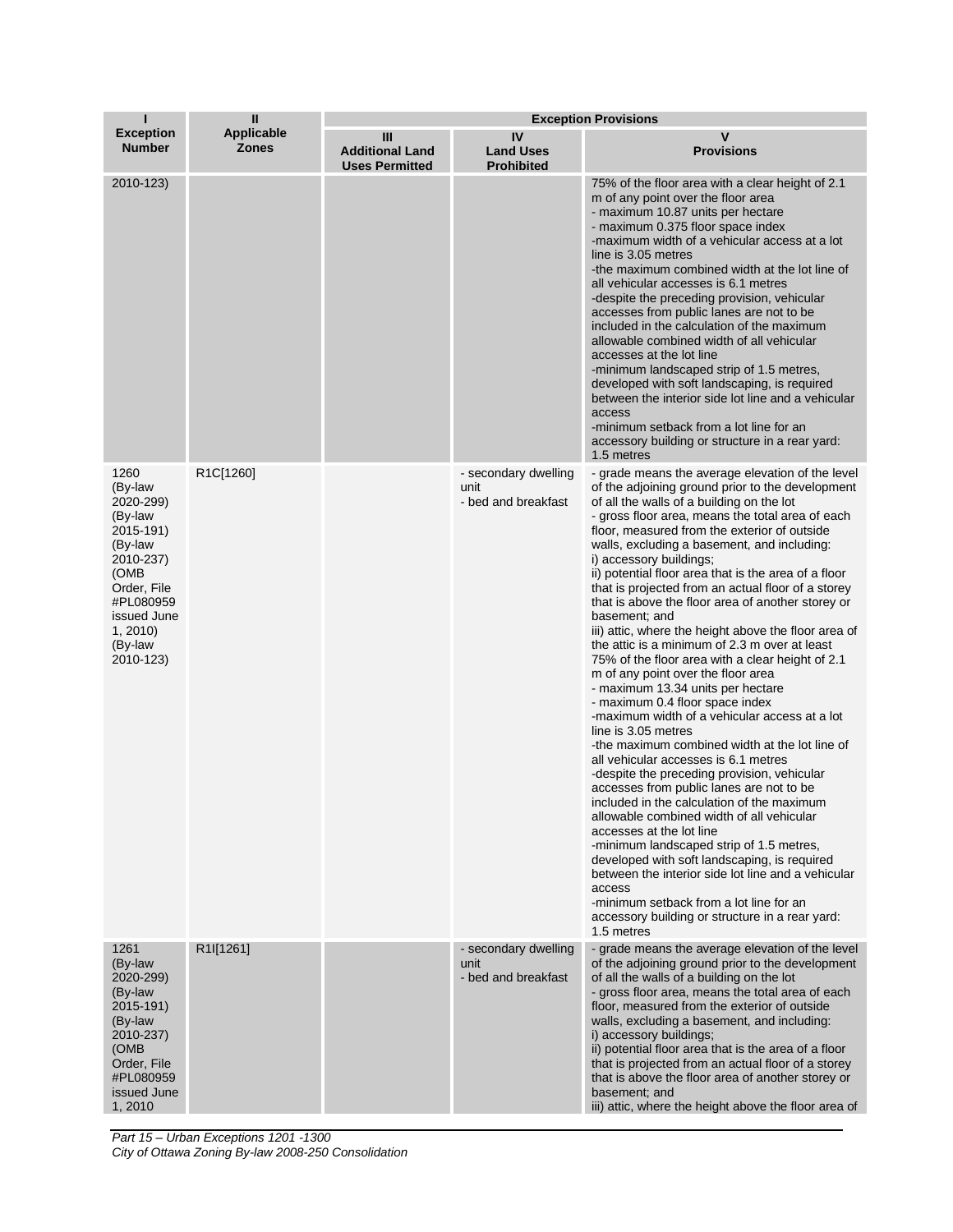| T                                                                                                    | $\mathbf{I}$                      | <b>Exception Provisions</b>                          |                                                                                                                                   |                                                                                                                                                                                                                                                                                                                                                                                                                                                                                                                                                                                                                                                                                                                                                                                                                                                                                                                                                                                                                                                                                                                                                                                                                                                                                                                                                                                                                                                             |  |
|------------------------------------------------------------------------------------------------------|-----------------------------------|------------------------------------------------------|-----------------------------------------------------------------------------------------------------------------------------------|-------------------------------------------------------------------------------------------------------------------------------------------------------------------------------------------------------------------------------------------------------------------------------------------------------------------------------------------------------------------------------------------------------------------------------------------------------------------------------------------------------------------------------------------------------------------------------------------------------------------------------------------------------------------------------------------------------------------------------------------------------------------------------------------------------------------------------------------------------------------------------------------------------------------------------------------------------------------------------------------------------------------------------------------------------------------------------------------------------------------------------------------------------------------------------------------------------------------------------------------------------------------------------------------------------------------------------------------------------------------------------------------------------------------------------------------------------------|--|
| <b>Exception</b><br><b>Number</b>                                                                    | <b>Applicable</b><br><b>Zones</b> | Ш<br><b>Additional Land</b><br><b>Uses Permitted</b> | IV<br><b>Land Uses</b><br><b>Prohibited</b>                                                                                       | $\mathsf{v}$<br><b>Provisions</b>                                                                                                                                                                                                                                                                                                                                                                                                                                                                                                                                                                                                                                                                                                                                                                                                                                                                                                                                                                                                                                                                                                                                                                                                                                                                                                                                                                                                                           |  |
| (By-law<br>2010-123)                                                                                 |                                   |                                                      |                                                                                                                                   | the attic is a minimum of 2.3 m over at least<br>75% of the floor area with a clear height of 2.1<br>m of any point over the floor area<br>- maximum 14.49 units per hectare<br>- maximum 0.425 floor space index<br>-maximum width of a vehicular access at a lot<br>line is 3.05 metres<br>-the maximum combined width at the lot line of<br>all vehicular accesses is 6.1 metres<br>-despite the preceding provision, vehicular<br>accesses from public lanes are not to be<br>included in the calculation of the maximum<br>allowable combined width of all vehicular<br>accesses at the lot line<br>-minimum landscaped strip of 1.5 metres,<br>developed with soft landscaping, is required<br>between the interior side lot line and a vehicular<br>access<br>-minimum setback from a lot line for an<br>accessory building or structure in a rear yard:<br>1.5 metres                                                                                                                                                                                                                                                                                                                                                                                                                                                                                                                                                                               |  |
| 1262<br>(By-law<br>2020-299)<br>(By-law<br>2018-155)<br>(By-law<br>2010-237)<br>(By-law<br>2010-153) | R <sub>1</sub> I[1262]            |                                                      | - secondary dwelling<br>unit<br>- bed and breakfast                                                                               | - maximum 17.3 units per hectare<br>- maximum 0.45 floor space index<br>-maximum width of a vehicular access at a lot<br>line is 3.05 metres<br>-the maximum combined width at the lot line of<br>all vehicular accesses is 6.1 metres<br>-despite the preceding provision, vehicular<br>accesses from public lanes are not to be<br>included in the calculation of the maximum<br>allowable combined width of all vehicular<br>accesses at the lot line<br>-minimum landscaped strip of 1.5 metres,<br>developed with soft landscaping, is required<br>between the interior side lot line and a vehicular<br>access<br>- grade means the average elevation of the level<br>of the adjoining ground prior to the development<br>of all the walls of a building on the lot<br>- gross floor area, means the total area of each<br>floor, measured from the exterior of outside<br>walls, excluding a basement, and including:<br>i) accessory buildings;<br>ii) potential floor area that is the area of a floor<br>that is projected from an actual floor of a storey<br>that is above the floor area of another storey or<br>basement: and<br>iii) attic, where the height above the floor area of<br>the attic is a minimum of 2.3 m over at least<br>75% of the floor area with a clear height of 2.1<br>m of any point over the floor area.<br>-minimum setback from a lot line for an<br>accessory building or structure in a rear yard:<br>1.5 metres |  |
| 1263                                                                                                 | R2F[1263]                         |                                                      |                                                                                                                                   | - maximum 35 units per hectare                                                                                                                                                                                                                                                                                                                                                                                                                                                                                                                                                                                                                                                                                                                                                                                                                                                                                                                                                                                                                                                                                                                                                                                                                                                                                                                                                                                                                              |  |
| 1264                                                                                                 | R4Z[1264]                         |                                                      | - detached dwelling<br>- duplex dwelling<br>- semi-detached<br>dwelling<br>- three unit dwelling<br>- linked-detached<br>dwelling | - minimum rear yard setback: 7.5 m<br>- minimum corner side yard setback: 7.5 m<br>- minimum interior side yard setback: 6 m<br>- minimum exterior side yard setback: 7.5 m<br>- minimum front yard setback: 7.5 m<br>- maximum lot coverage 40%                                                                                                                                                                                                                                                                                                                                                                                                                                                                                                                                                                                                                                                                                                                                                                                                                                                                                                                                                                                                                                                                                                                                                                                                            |  |
| 1265                                                                                                 | R4Q[1265]<br>R3B[1265]            | - residential care<br>facility                       |                                                                                                                                   | - residential care facility limited to a maximum<br>of 30 residents                                                                                                                                                                                                                                                                                                                                                                                                                                                                                                                                                                                                                                                                                                                                                                                                                                                                                                                                                                                                                                                                                                                                                                                                                                                                                                                                                                                         |  |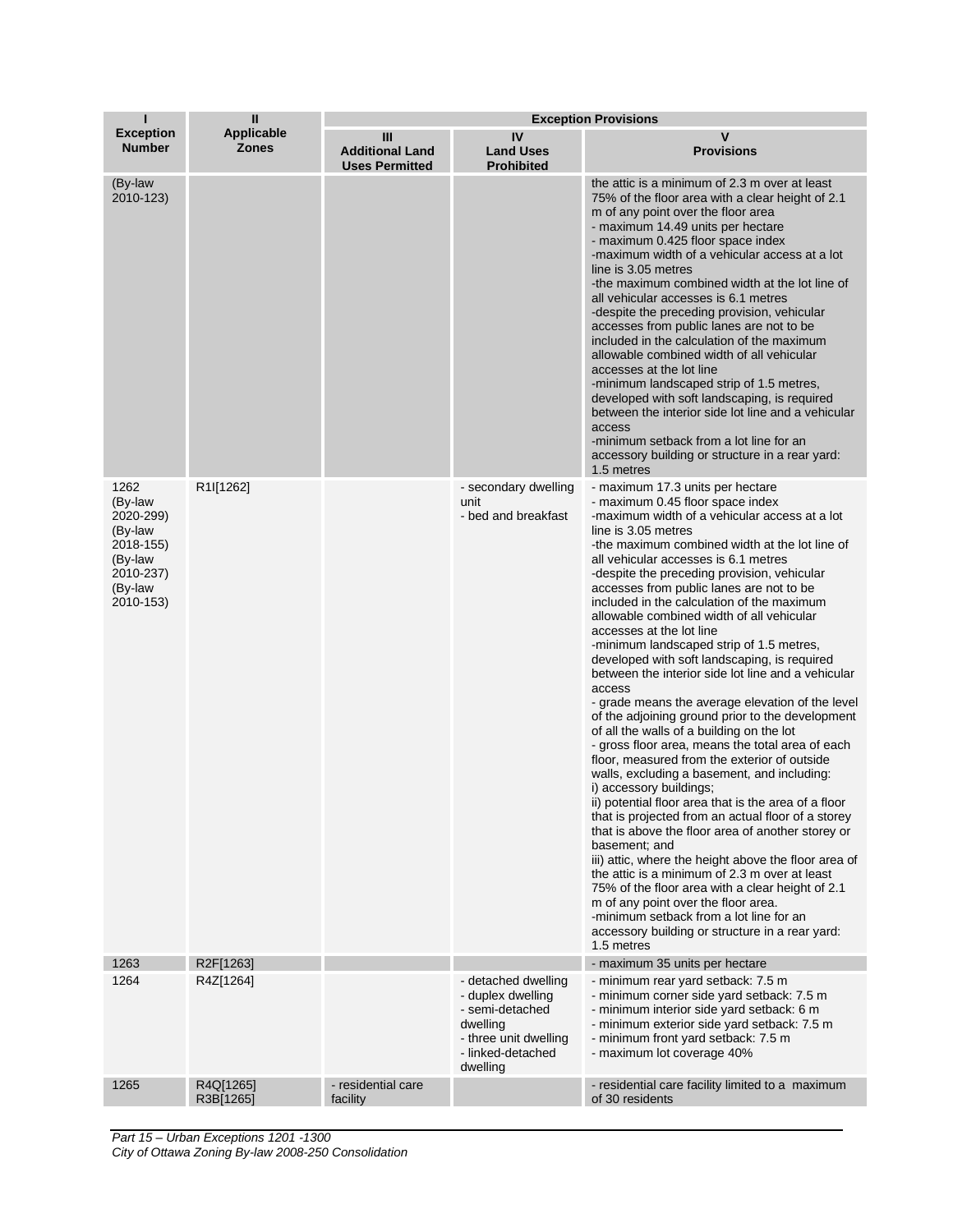| т                                                                                                                        | $\mathbf{H}$                      | <b>Exception Provisions</b>                                               |                                                                                                                                     |                                                                                                                                                                                                                                                                                                                                                                                                                                                                                                                                                                                                                         |  |
|--------------------------------------------------------------------------------------------------------------------------|-----------------------------------|---------------------------------------------------------------------------|-------------------------------------------------------------------------------------------------------------------------------------|-------------------------------------------------------------------------------------------------------------------------------------------------------------------------------------------------------------------------------------------------------------------------------------------------------------------------------------------------------------------------------------------------------------------------------------------------------------------------------------------------------------------------------------------------------------------------------------------------------------------------|--|
| <b>Exception</b><br><b>Number</b>                                                                                        | <b>Applicable</b><br><b>Zones</b> | Ш<br><b>Additional Land</b><br><b>Uses Permitted</b>                      | IV<br><b>Land Uses</b><br><b>Prohibited</b>                                                                                         | $\mathbf v$<br><b>Provisions</b>                                                                                                                                                                                                                                                                                                                                                                                                                                                                                                                                                                                        |  |
|                                                                                                                          | R4S[1265]R4N[1265]                |                                                                           |                                                                                                                                     |                                                                                                                                                                                                                                                                                                                                                                                                                                                                                                                                                                                                                         |  |
| 1266                                                                                                                     | R <sub>2</sub> L                  | - residential care<br>facility                                            |                                                                                                                                     | - residential care facility limited to a maximum of<br>20 residents                                                                                                                                                                                                                                                                                                                                                                                                                                                                                                                                                     |  |
| 1267                                                                                                                     | R4Q[1267]<br>R4N[1267]            | - residential care<br>facility                                            |                                                                                                                                     |                                                                                                                                                                                                                                                                                                                                                                                                                                                                                                                                                                                                                         |  |
| 1268<br>(By-law<br>2021-218)<br>(OMB<br>Order File<br>#PL120973,<br>issued<br>March 19,<br>2014)<br>(By-law<br>2010-307) | R4M[1268]<br>S308                 |                                                                           |                                                                                                                                     | The following applies to a Retirement Home and<br>an Apartment Dwelling Low Rise<br>(a) maximum height, minimum front, rear, and<br>interior side yard setbacks as detailed in<br>Schedule 308<br>(b) minimum width of parking space abutting a<br>wall or column 2.4 metres<br>(c) minimum width of aisles and driveways: 3.5<br>metres<br>(d) Twenty-two percent of the lot area must be<br>provided as landscaped area<br>-An Apartment Dwelling Low Rise does not<br>require Visitor Parking<br>-A Retirement Home or Retirement Home,<br>Converted is limited to a maximum of 47<br>residents.                     |  |
| 1269<br>(By-law<br>2008-462)                                                                                             | R3Q[1269]                         |                                                                           | - planned unit<br>development                                                                                                       | - Section 125 (d) does not apply                                                                                                                                                                                                                                                                                                                                                                                                                                                                                                                                                                                        |  |
| 1270                                                                                                                     | R3Q[1270]<br>R4H[1270]            |                                                                           |                                                                                                                                     | - group home limited to 20 residents<br>- minimum front yard setback is 1.5 metres and<br>the maximum front yard setback is 3 metres.                                                                                                                                                                                                                                                                                                                                                                                                                                                                                   |  |
| 1271                                                                                                                     | multiple [1271]                   |                                                                           |                                                                                                                                     | - group home limited to 30 residents                                                                                                                                                                                                                                                                                                                                                                                                                                                                                                                                                                                    |  |
| 1272<br>(By-law<br>2011-151)<br>(By-law<br>2010-231)                                                                     | GM14[1272] H(11)                  | - retail food store<br>- retail store                                     |                                                                                                                                     | - buildings must be located a minimum of 6<br>metres and a maximum of 9 metres from lot<br>lines abutting Carp and Hazeldean Roads<br>- the total length of all buildings abutting Carp<br>Road must be a minimum of 35% of the length<br>of the lot line abutting Carp Road<br>- the total length of all buildings abutting<br>Hazeldean Road must be a minimum of 35% of<br>the length of the lot line abutting Hazeldean<br>Road<br>- a minimum of 50% of the length of the ground<br>floor elevation of walls facing Carp and<br>Hazeldean Roads must consist of openings<br>such as windows and customer entrances |  |
| 1273<br>(By-law<br>2012-398)                                                                                             | IL[1273] H(21)                    | -funeral home<br>-place of worship<br>-retail store<br>-visitation centre | - animal care<br>establishment<br>- amusement park<br>-automobile service<br>station<br>-car wash<br>-convenience store<br>-gas bar | - Sections $203(2)(b)$ and $203(2)(c)$ do not apply<br>to a retail store<br>-visitation centre and place of worship are only<br>permitted in association with a funeral home                                                                                                                                                                                                                                                                                                                                                                                                                                            |  |
| 1274                                                                                                                     | TM8[1274] S 230                   |                                                                           |                                                                                                                                     | - maximum permitted building height:<br>(a) area identified on Schedule 230-25 metres<br>(b) all other areas- as per TM Zone<br>- for a maximum 3 storey stand alone building of<br>up to 200 m2 in area, the parking requirement<br>may be reduced by 12 parking spaces                                                                                                                                                                                                                                                                                                                                                |  |
| 1275                                                                                                                     | TM8[1275] H(15)                   |                                                                           |                                                                                                                                     | - parking spaces must be set back 0.5 metres<br>from Barette Street<br>- no loading spaces are required<br>- motor vehicle parking for the use of St-Charles<br>Church is permitted on these lands<br>- the parking requirement is reduced by 26<br>spaces                                                                                                                                                                                                                                                                                                                                                              |  |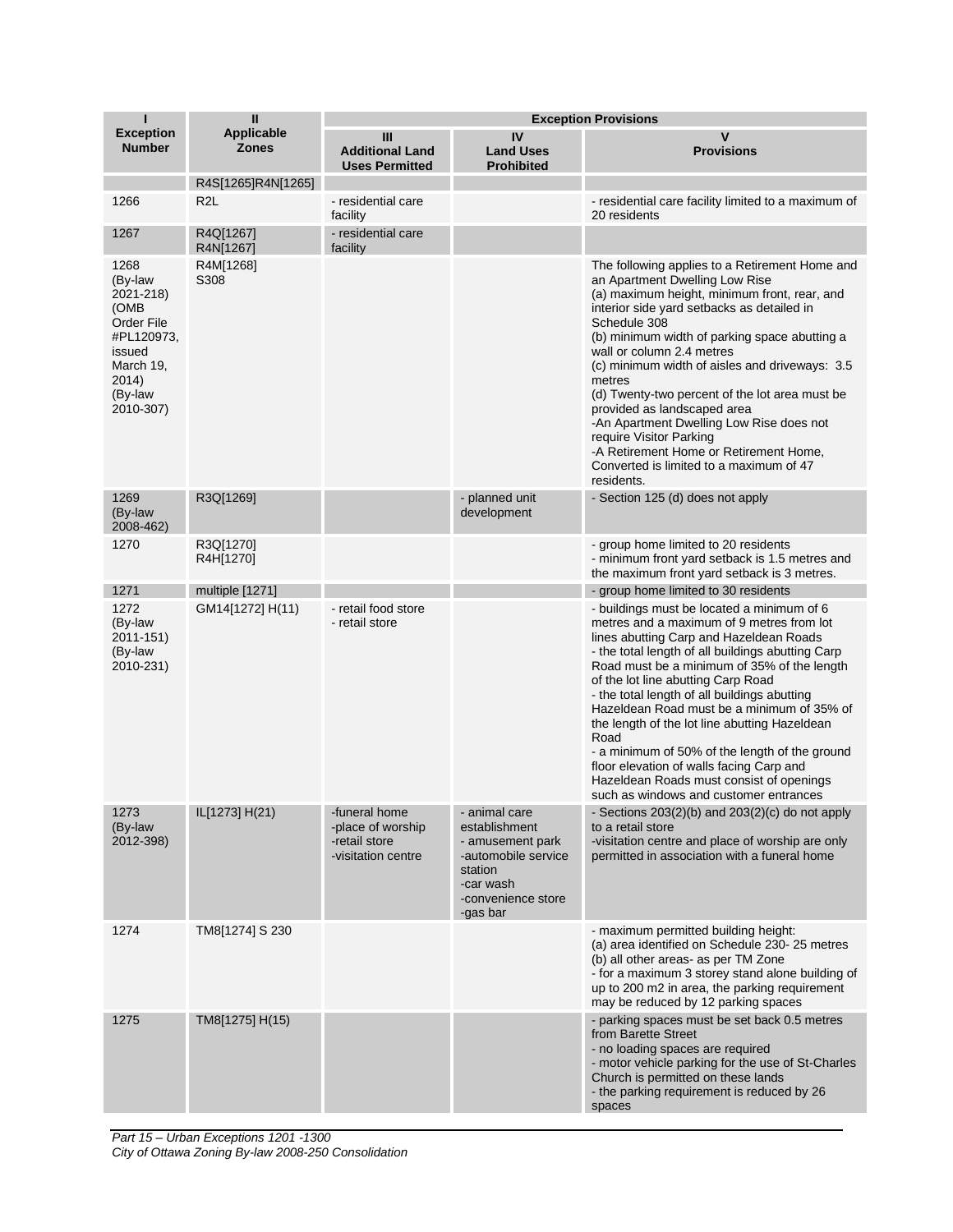|                                                                                                      | Ш                                 | <b>Exception Provisions</b>                          |                                             |                                                                                                                                                                                                                                                                                                                                                                                                                                                                                                                                                                                                                                                                                                                                                                                                                                                                                                                                                                                                                                                                                                                                                                                                                                                                                                                                                                                                                                                                                                                                                                                                                                                                                                                                                                                                                                                                                                                                                                                                                                                                                                                                                                                                                                                                                                                                                                                                                                                                                                                                               |  |
|------------------------------------------------------------------------------------------------------|-----------------------------------|------------------------------------------------------|---------------------------------------------|-----------------------------------------------------------------------------------------------------------------------------------------------------------------------------------------------------------------------------------------------------------------------------------------------------------------------------------------------------------------------------------------------------------------------------------------------------------------------------------------------------------------------------------------------------------------------------------------------------------------------------------------------------------------------------------------------------------------------------------------------------------------------------------------------------------------------------------------------------------------------------------------------------------------------------------------------------------------------------------------------------------------------------------------------------------------------------------------------------------------------------------------------------------------------------------------------------------------------------------------------------------------------------------------------------------------------------------------------------------------------------------------------------------------------------------------------------------------------------------------------------------------------------------------------------------------------------------------------------------------------------------------------------------------------------------------------------------------------------------------------------------------------------------------------------------------------------------------------------------------------------------------------------------------------------------------------------------------------------------------------------------------------------------------------------------------------------------------------------------------------------------------------------------------------------------------------------------------------------------------------------------------------------------------------------------------------------------------------------------------------------------------------------------------------------------------------------------------------------------------------------------------------------------------------|--|
| <b>Exception</b><br><b>Number</b>                                                                    | <b>Applicable</b><br><b>Zones</b> | Ш<br><b>Additional Land</b><br><b>Uses Permitted</b> | IV<br><b>Land Uses</b><br><b>Prohibited</b> | v<br><b>Provisions</b>                                                                                                                                                                                                                                                                                                                                                                                                                                                                                                                                                                                                                                                                                                                                                                                                                                                                                                                                                                                                                                                                                                                                                                                                                                                                                                                                                                                                                                                                                                                                                                                                                                                                                                                                                                                                                                                                                                                                                                                                                                                                                                                                                                                                                                                                                                                                                                                                                                                                                                                        |  |
|                                                                                                      |                                   |                                                      |                                             | - the requirement for up to 10 additional parking<br>spaces is eliminated in relation to a building that<br>has a maximum of 200m <sup>2</sup> of gross floor area<br>and a maximum height of 3 storeys                                                                                                                                                                                                                                                                                                                                                                                                                                                                                                                                                                                                                                                                                                                                                                                                                                                                                                                                                                                                                                                                                                                                                                                                                                                                                                                                                                                                                                                                                                                                                                                                                                                                                                                                                                                                                                                                                                                                                                                                                                                                                                                                                                                                                                                                                                                                       |  |
| 1276<br>(By-law<br>2018-205)<br>(By-law<br>2017-148)<br>(By-law<br>2016-380)<br>(By-law<br>2012-334) | I1A[1276] H(15)                   |                                                      |                                             | -Table 197 (c) through (g) inclusive do not<br>apply;<br>-Maximum building heights are as per Schedule<br>364:<br>-The provisions of Section 197(1)(c) do not<br>apply to the portion of the building designated<br>under Part 4 of the Ontario Heritage Act.<br>-Maximum setback from Beechwood Avenue:<br>5.4 metres.<br>-Minimum setback from St. Charles Street: 0<br>metres<br>-Minimum setback from Barrette Street: 0.6<br>metres<br>-Minimum interior side yard setback: 0.3 metres<br>-Despite Schedule 364, a retail food store<br>limited to an outdoor farmers' market is<br>permitted within Area E and:<br>There is no limit on the number or<br>i.<br>size of farmers' market stands;<br>The farmers' market is not subject to<br>ii.<br>Subsection 197(1)(c) and the minimum setbacks<br>above; and<br>The maximum height of a farmers'<br>iii.<br>market stand is 3.5 metres;<br>-Balconies, canopies, ornamental elements,<br>guardrails, and parapets may project above the<br>maximum height limits and into Area E identified<br>in Schedule 364.<br>-Despite Section 65, eaves, steps, balconies,<br>canopies and ornamental elements may project<br>from a building to the lot line.<br>-Notwithstanding Schedule 364, temporary<br>buildings and structures under Section 71 are<br>permitted within Area E.<br>-Despite Subsections 85 (1), (3) and (6), an<br>outdoor commercial patio may be operated as<br>part of a restaurant or retail food store in<br>accordance with the following:<br>i It is located at least 10 metres from a<br>residential zone; and<br>ii. It is located with a walking surface not above<br>4.5 metres in height.<br>-Section 106 regarding parking space provisions<br>does not apply to parking spaces within an<br>automated parking system;<br>-In the case of an individual restaurant use with<br>a gross floor area greater than 350 square<br>metres, parking spaces are required at a rate of<br>1.7 per 100 square metres of gross floor area.<br>-All parking must be located in a parking garage.<br>-Required and provided visitor and non-<br>residential parking may be shared.<br>-Despite Section 113(4), one loading space is<br>required, and may be accessed by a driveway<br>measuring no less than 4.0 metres wide.<br>-Driveway access is permitted from Barrette<br>Street only.<br>-Driveway access for a parking garage<br>containing an automated parking system may<br>be no less than 3.0 metres wide.<br>-Section 197(13) regarding building entrances |  |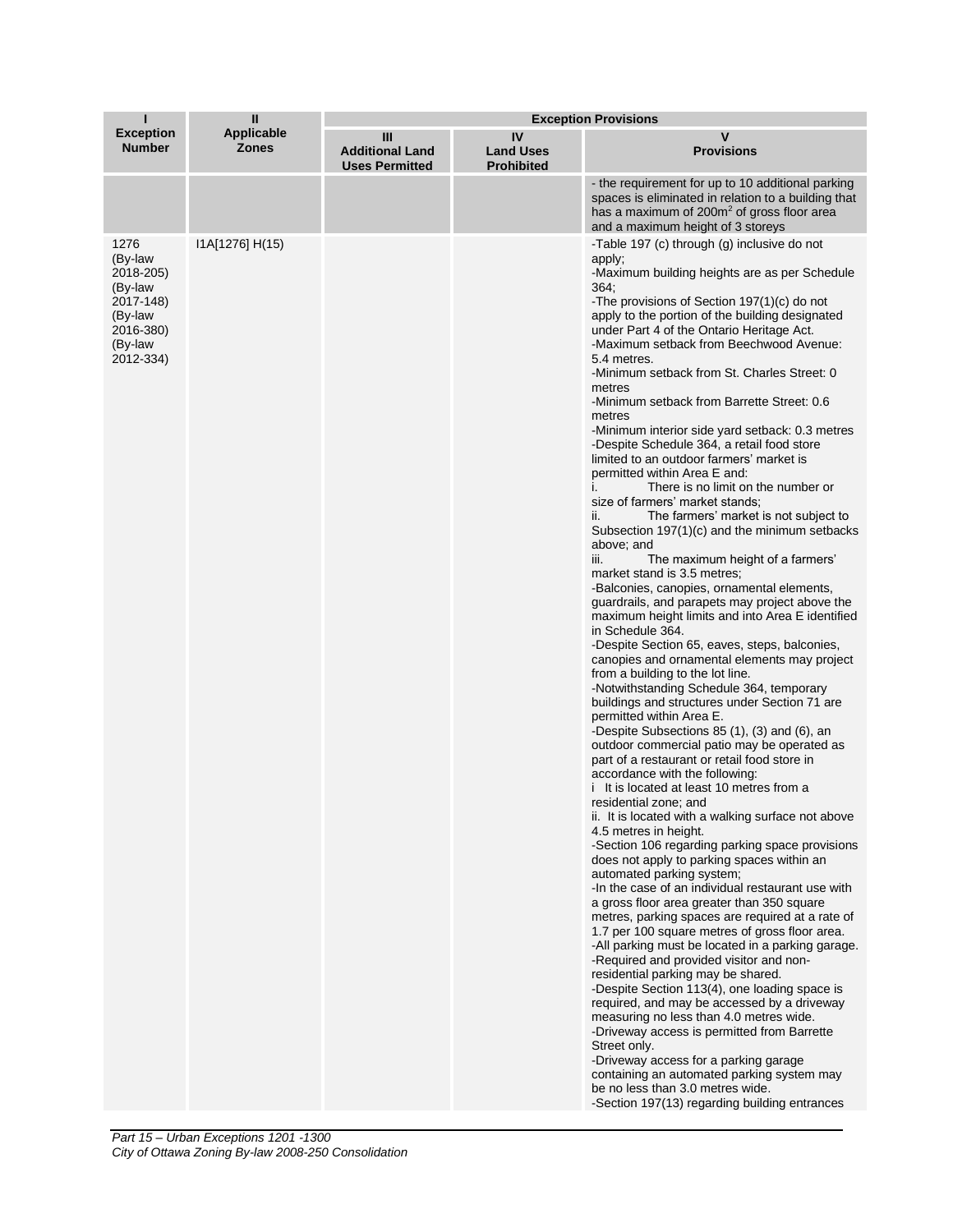| п                                                   | $\mathbf{u}$                      |                                                                         | <b>Exception Provisions</b>                 |                                                                                                                                                                                                                                                                                                                                                                                                                                                                                                                                                                                                                                                                                                                                                                                                                                                                                                                                                                                                                                                                                                                                                                                                                                                                                                                                                                                                                                                                                                                                                                                                                                                                      |  |  |
|-----------------------------------------------------|-----------------------------------|-------------------------------------------------------------------------|---------------------------------------------|----------------------------------------------------------------------------------------------------------------------------------------------------------------------------------------------------------------------------------------------------------------------------------------------------------------------------------------------------------------------------------------------------------------------------------------------------------------------------------------------------------------------------------------------------------------------------------------------------------------------------------------------------------------------------------------------------------------------------------------------------------------------------------------------------------------------------------------------------------------------------------------------------------------------------------------------------------------------------------------------------------------------------------------------------------------------------------------------------------------------------------------------------------------------------------------------------------------------------------------------------------------------------------------------------------------------------------------------------------------------------------------------------------------------------------------------------------------------------------------------------------------------------------------------------------------------------------------------------------------------------------------------------------------------|--|--|
| <b>Exception</b><br><b>Number</b>                   | Applicable<br><b>Zones</b>        | Ш<br><b>Additional Land</b><br><b>Uses Permitted</b>                    | IV<br><b>Land Uses</b><br><b>Prohibited</b> | v<br><b>Provisions</b>                                                                                                                                                                                                                                                                                                                                                                                                                                                                                                                                                                                                                                                                                                                                                                                                                                                                                                                                                                                                                                                                                                                                                                                                                                                                                                                                                                                                                                                                                                                                                                                                                                               |  |  |
|                                                     |                                   |                                                                         |                                             | does not apply.<br>-the lands zoned TM[1276] S364                                                                                                                                                                                                                                                                                                                                                                                                                                                                                                                                                                                                                                                                                                                                                                                                                                                                                                                                                                                                                                                                                                                                                                                                                                                                                                                                                                                                                                                                                                                                                                                                                    |  |  |
| 1277                                                | TM8[1277]                         | - gas bar                                                               |                                             |                                                                                                                                                                                                                                                                                                                                                                                                                                                                                                                                                                                                                                                                                                                                                                                                                                                                                                                                                                                                                                                                                                                                                                                                                                                                                                                                                                                                                                                                                                                                                                                                                                                                      |  |  |
| 1278<br>(By-law<br>2019-410)                        | <b>Reserved for Future</b><br>Use |                                                                         |                                             |                                                                                                                                                                                                                                                                                                                                                                                                                                                                                                                                                                                                                                                                                                                                                                                                                                                                                                                                                                                                                                                                                                                                                                                                                                                                                                                                                                                                                                                                                                                                                                                                                                                                      |  |  |
| 1279<br>(By-law<br>2009-392)                        | TM8[1279] H(15)                   |                                                                         |                                             | - the gross floor area of a diplomatic mission<br>may not exceed 2500 m <sup>2</sup> .                                                                                                                                                                                                                                                                                                                                                                                                                                                                                                                                                                                                                                                                                                                                                                                                                                                                                                                                                                                                                                                                                                                                                                                                                                                                                                                                                                                                                                                                                                                                                                               |  |  |
| 1280<br>(By-law<br>2019-41)<br>(By-law<br>2009-302) | multiple                          | - storage yard<br>limited to a<br>municipal works<br>yard<br>-warehouse |                                             |                                                                                                                                                                                                                                                                                                                                                                                                                                                                                                                                                                                                                                                                                                                                                                                                                                                                                                                                                                                                                                                                                                                                                                                                                                                                                                                                                                                                                                                                                                                                                                                                                                                                      |  |  |
| 1281                                                | TM8[1281] H(15)                   |                                                                         |                                             | - maximum width of a driveway on the<br>Beechwood Avenue frontage 16 m<br>- minimum of 12 parking spaces must be<br>provided for a fire hall<br>- parking spaces must be located a minimum<br>distance of 4 m from the Marquette Avenue<br>property line<br>- parking spaces may be located in the required<br>corner side yard<br>- minimum corner side yard setback 4.25 m<br>- minimum interior side yard setback 1.2 m<br>- minimum of 22 per cent of the lands must be<br>landscaped area                                                                                                                                                                                                                                                                                                                                                                                                                                                                                                                                                                                                                                                                                                                                                                                                                                                                                                                                                                                                                                                                                                                                                                       |  |  |
| 1282<br>(By-law<br>2013-155)                        | MC[1282]<br>S309-h                |                                                                         |                                             | - maximum building heights as per Schedule<br>309, however if the lot is adjacent to a lot zoned<br>for low-rise residential, the maximum building<br>height may not exceed the maximum building<br>height established for the adjacent zone and<br>may only increase in height when it is more than<br>30 metres from the adjacent low-rise residential<br>lot line.<br>- Building podium heights:<br>i. buildings 5 to 12 storeys tall must have a<br>minimum 3 metre stepback at or below the top<br>of the fourth storey<br>ii. buildings taller than 12 storeys must have a<br>minimum 6.0 metre stepback at or below the top<br>of the sixth storey<br>- above the sixth storey the maximum gross<br>floor area per floor for a residential use building<br>is $750m²$<br>- the maximum gross floor area per floor for a<br>non-residential building containing only office<br>use: 2000m <sup>2</sup><br>- where two buildings on the same lot are both<br>more than six storeys in height that part of the<br>buildings greater than six storeys tall must be a<br>minimum of 20 metres away from each other<br>- side and rear yard setback for that part of a<br>building more than six storeys in height is 10<br>metres.<br>- at least 70% of the lot width along Bayview<br>Road and along the primary access to Bayview<br>Station must be occupied by one or more<br>buildings and the lot width will be measured at<br>the required front yard building setback<br>- for any buildings along Bayview Road and the<br>primary access to Bayview Station the<br>maximum building setback is 3 metres<br>- the minimum parking space rate requirements, |  |  |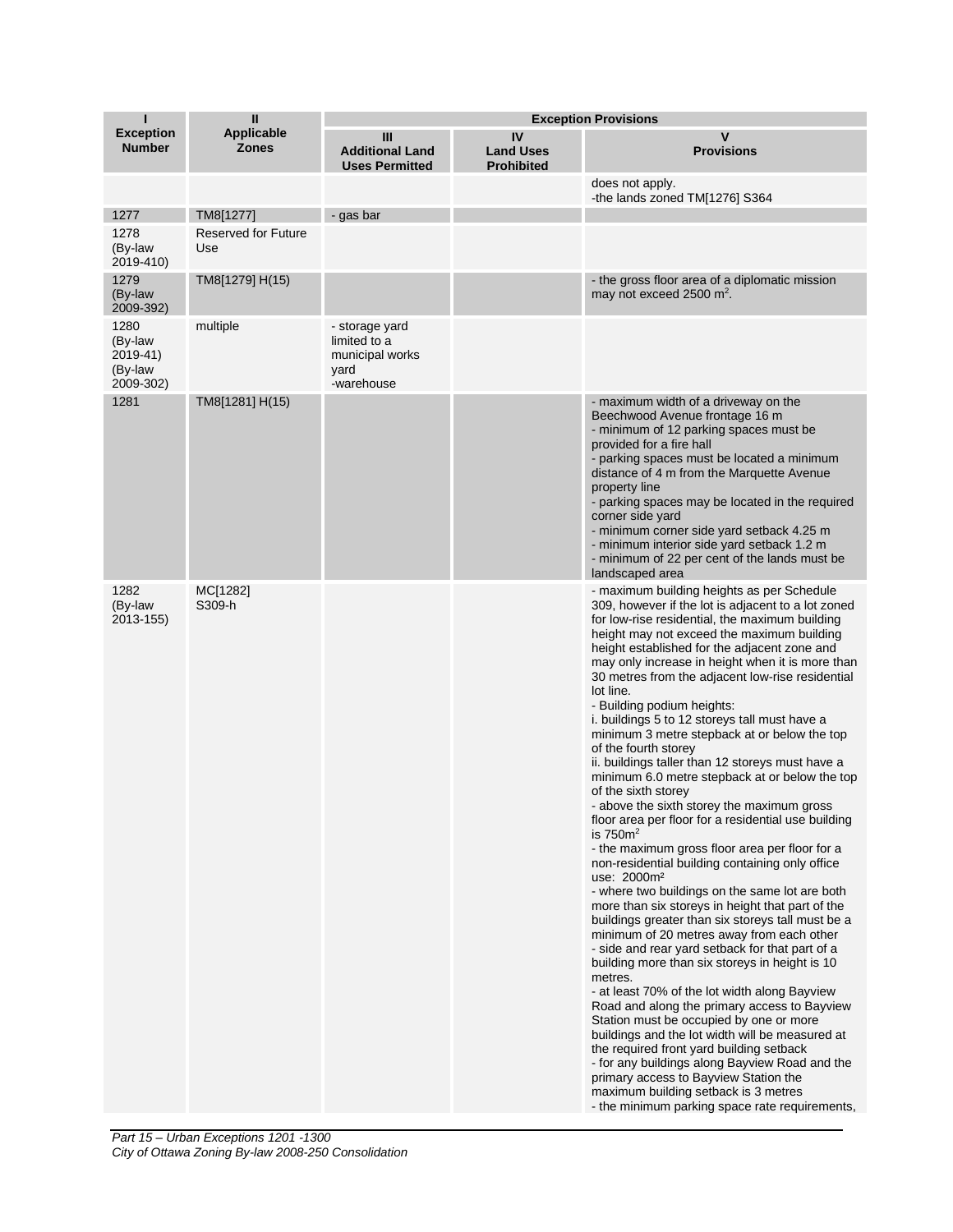|                                                      | $\mathbf{H}$                      | <b>Exception Provisions</b>                                               |                                             |                                                                                                                                                                                                                                                                                                                                                                                                                                                                                                                                                                                                                                                                                                                              |  |
|------------------------------------------------------|-----------------------------------|---------------------------------------------------------------------------|---------------------------------------------|------------------------------------------------------------------------------------------------------------------------------------------------------------------------------------------------------------------------------------------------------------------------------------------------------------------------------------------------------------------------------------------------------------------------------------------------------------------------------------------------------------------------------------------------------------------------------------------------------------------------------------------------------------------------------------------------------------------------------|--|
| <b>Exception</b><br><b>Number</b>                    | <b>Applicable</b><br><b>Zones</b> | Ш<br><b>Additional Land</b><br><b>Uses Permitted</b>                      | IV<br><b>Land Uses</b><br><b>Prohibited</b> | V<br><b>Provisions</b>                                                                                                                                                                                                                                                                                                                                                                                                                                                                                                                                                                                                                                                                                                       |  |
|                                                      |                                   |                                                                           |                                             | as per Section 101, Table 101, Column II, Area<br>A on Schedule 1, despite the location of the land<br>on Schedule 1<br>- maximum number of parking spaces permitted<br>as per Section 103, Table 103, Column II, Area<br>A on Schedule 1, despite the location of the land<br>on Schedule 1.<br>The holding symbol will not be removed until<br>such time as:<br>- a master concept plan covering the entire land<br>area of the h zoned lands depicting major<br>development blocks, roads and public spaces to<br>be dedicated to the City of Ottawa or private<br>access roads is submitted and approved.<br>- servicing and traffic studies are submitted and<br>approved.<br>- the execution of a site plan agreement. |  |
| 1283                                                 | LC[1283]                          | - place of assembly<br>limited to a private<br>club                       | - recreational and<br>athletic facility     |                                                                                                                                                                                                                                                                                                                                                                                                                                                                                                                                                                                                                                                                                                                              |  |
| 1284<br>(By-law<br>2017-302)<br>(By-law<br>2008-462) | GM21[1284] F(0.5)<br>H(9)         | - bank<br>-payday loan<br>establishment<br>- personal service<br>business |                                             | - minimum lot width 40 m<br>- minimum side yard setback for 4279 Innes<br>Road is 0 m<br>- minimum lot area 2,700 $m2$                                                                                                                                                                                                                                                                                                                                                                                                                                                                                                                                                                                                       |  |
| 1285                                                 | R3VV[1285]                        |                                                                           |                                             | - maximum net residential density is 29 units per<br>hectare.<br>-permitted projection of a covered but<br>unenclosed porch is 2 m, providing that it is not<br>located closer than 1 m to the street lot line.<br>- permitted projection for an uncovered step,<br>ramp, deck or porch into an exterior side yard is<br>2.3 m, except for a ramp designed to be used by<br>persons with disabilities, where no minimum<br>setback is required.<br>- permitted projection for the porch eaves into<br>an exterior side yard is 2.5 m.                                                                                                                                                                                        |  |
| 1286                                                 | R3VV[1286]                        |                                                                           |                                             | - minimum net density is 27 dwelling units per<br>hectare<br>- maximum net density is 60 dwelling units per<br>hectare                                                                                                                                                                                                                                                                                                                                                                                                                                                                                                                                                                                                       |  |
| 1287                                                 | R3Z[1287]                         |                                                                           |                                             | - maximum density is 63 dwelling units per<br>hectare                                                                                                                                                                                                                                                                                                                                                                                                                                                                                                                                                                                                                                                                        |  |
| 1288                                                 | R4Z[1288]-h                       |                                                                           |                                             | - the holding symbol may only be removed<br>following the submission and approval of a site<br>plan application by the City                                                                                                                                                                                                                                                                                                                                                                                                                                                                                                                                                                                                  |  |
| 1289<br>(By-law<br>2014-189)                         | R2G[1289]                         |                                                                           |                                             | - minimum required number of parking spaces<br>for a building containing three dwelling units is 2<br>spaces                                                                                                                                                                                                                                                                                                                                                                                                                                                                                                                                                                                                                 |  |
| 1290                                                 | R3M[1290]                         |                                                                           |                                             | - for a detached dwelling:<br>- minimum lot width of 10.7 m<br>- minimum lot area of 340 square m<br>- minimum front yard setback of 5 m<br>- the use of land and the erection and use of<br>buildings is prohibited unless municipal services<br>to the standards set out in the master servicing<br>concept plan, filed with the Department of<br>Planning, Economic Development and Housing<br>of the former City of Ottawa under file<br>#OZM4000/00232, are available to service the<br>land                                                                                                                                                                                                                            |  |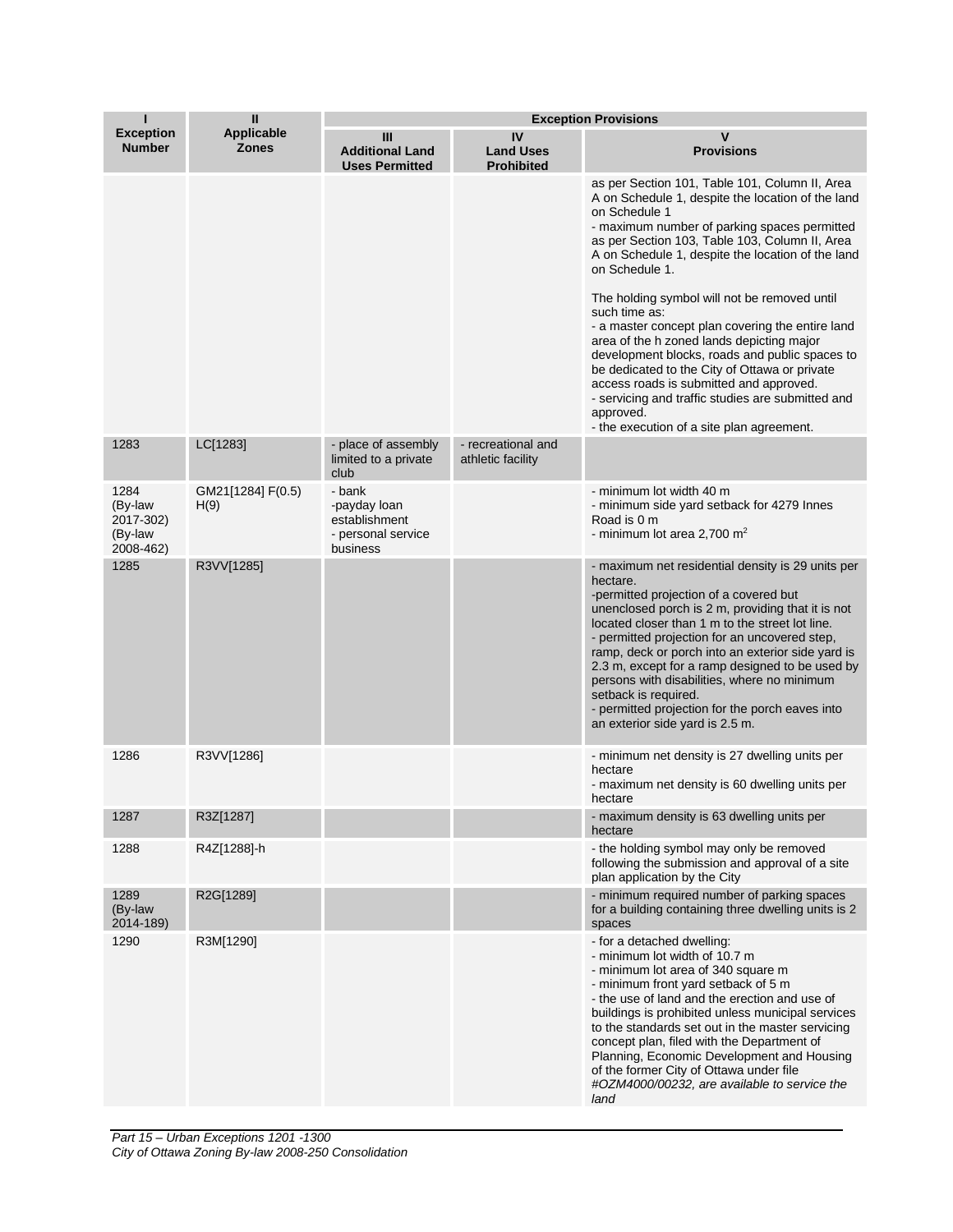| П                                                    | $\mathbf{I}$                      | <b>Exception Provisions</b>                          |                                                                                                                                                                  |                                                                                                                                                                                                                                                                                                                                                                                                                                                                                                                                                                                                                                                                                                                                                                                                                                                                                                                                         |  |
|------------------------------------------------------|-----------------------------------|------------------------------------------------------|------------------------------------------------------------------------------------------------------------------------------------------------------------------|-----------------------------------------------------------------------------------------------------------------------------------------------------------------------------------------------------------------------------------------------------------------------------------------------------------------------------------------------------------------------------------------------------------------------------------------------------------------------------------------------------------------------------------------------------------------------------------------------------------------------------------------------------------------------------------------------------------------------------------------------------------------------------------------------------------------------------------------------------------------------------------------------------------------------------------------|--|
| <b>Exception</b><br><b>Number</b>                    | <b>Applicable</b><br><b>Zones</b> | Ш<br><b>Additional Land</b><br><b>Uses Permitted</b> | IV<br><b>Land Uses</b><br><b>Prohibited</b>                                                                                                                      | v<br><b>Provisions</b>                                                                                                                                                                                                                                                                                                                                                                                                                                                                                                                                                                                                                                                                                                                                                                                                                                                                                                                  |  |
| 1291                                                 | R3Q[1291]<br>R5B[1291] S 231      |                                                      |                                                                                                                                                                  | - minimum corner side yard setback is 0 m                                                                                                                                                                                                                                                                                                                                                                                                                                                                                                                                                                                                                                                                                                                                                                                                                                                                                               |  |
| 1292                                                 | R5B[1292] S 231                   |                                                      |                                                                                                                                                                  | - despite any lawful severances, the lands<br>zoned R5B[1291] S 231 are one lot for zoning<br>by-law purposes<br>- minimum easterly side yard setback is 4 m<br>- minimum westerly side yard setback is 28.3 m<br>- maximum building height limits are identified<br>on Schedule 231                                                                                                                                                                                                                                                                                                                                                                                                                                                                                                                                                                                                                                                    |  |
| 1293<br>(By-law<br>2014-189)                         | R3WW[1293]                        |                                                      | - detached dwelling<br>- duplex dwelling<br>- home-based<br>daycare<br>- linked-detached<br>dwelling<br>- retirement home,<br>converted<br>- three-unit dwelling | - the lot line coincident with North Service Road<br>is deemed to be the front lot line<br>- minimum amenity area per dwelling unit is 45<br>m <sup>2</sup><br>- minimum front yard setback is 10 m<br>- minimum side yard setback where the side of a<br>building abuts the property line is 1.5 m<br>- minimum rear yard setback is 6 m<br>- maximum lot coverage is 65%<br>- minimum density is 30 units per hectare<br>- landings, porches, covered porches, and<br>verandas may project a maximum of 1.5 m into<br>the building spacing between end units<br>- steps and ramped walkways are permitted to<br>project into the building spacing between end<br>units<br>- maximum driveway widths must be in<br>accordance with an approved site plan                                                                                                                                                                               |  |
| 1294                                                 | R1VV[1294]                        |                                                      |                                                                                                                                                                  | - minimum front yard setback for a private<br>garage is 4 m<br>- maximum lot coverage where the building<br>height is greater than 1 storey is 50%                                                                                                                                                                                                                                                                                                                                                                                                                                                                                                                                                                                                                                                                                                                                                                                      |  |
| 1295<br>(By-law<br>2012-334)                         | R3Y[1295]                         |                                                      |                                                                                                                                                                  | (i) townhouse dwelling<br>- minimum lot area 165 $m2$<br>- minimum lot width per dwelling unit 5 m<br>- minimum front yard setback:<br>- main building 3 m<br>- garage 4 m<br>- minimum interior side yard setback 1.5 m<br>- minimum corner side yard setback 3 m<br>- rear yard setback abutting an arterial road 9 m<br>-all other rear yard setbacks 7.5 m<br>- maximum lot coverage 60 %<br>- maximum building height 9 m<br>(ii) semi-detached dwelling<br>- minimum lot area 420 $m2$<br>- minimum lot width 14 m<br>- minimum front yard setback:<br>- main building 3 m<br>- garage 4 m<br>- minimum interior side yard setback 1.2 m<br>- minimum corner side yard setback 3 m<br>- rear yard setback abutting an arterial road 9 m<br>- all other rear yard setbacks 6 m<br>- maximum lot coverage<br>- building height of one storey 55%<br>- building height greater than one storey 45 %<br>- maximum building height 9 m |  |
| 1296<br>(By-law<br>2020-291)<br>(By-law<br>2009-392) | R4Z[1296]                         |                                                      |                                                                                                                                                                  | - stacked dwellings will front onto the village<br>square. No driveways are permitted in the front<br>yard facing the village square<br>- zone requirements for stacked dwellings:<br>- minimum lot area is 2000 m <sup>2</sup><br>- minimum lot width is 25 m<br>- minimum rear yard setback is 7.5 m                                                                                                                                                                                                                                                                                                                                                                                                                                                                                                                                                                                                                                  |  |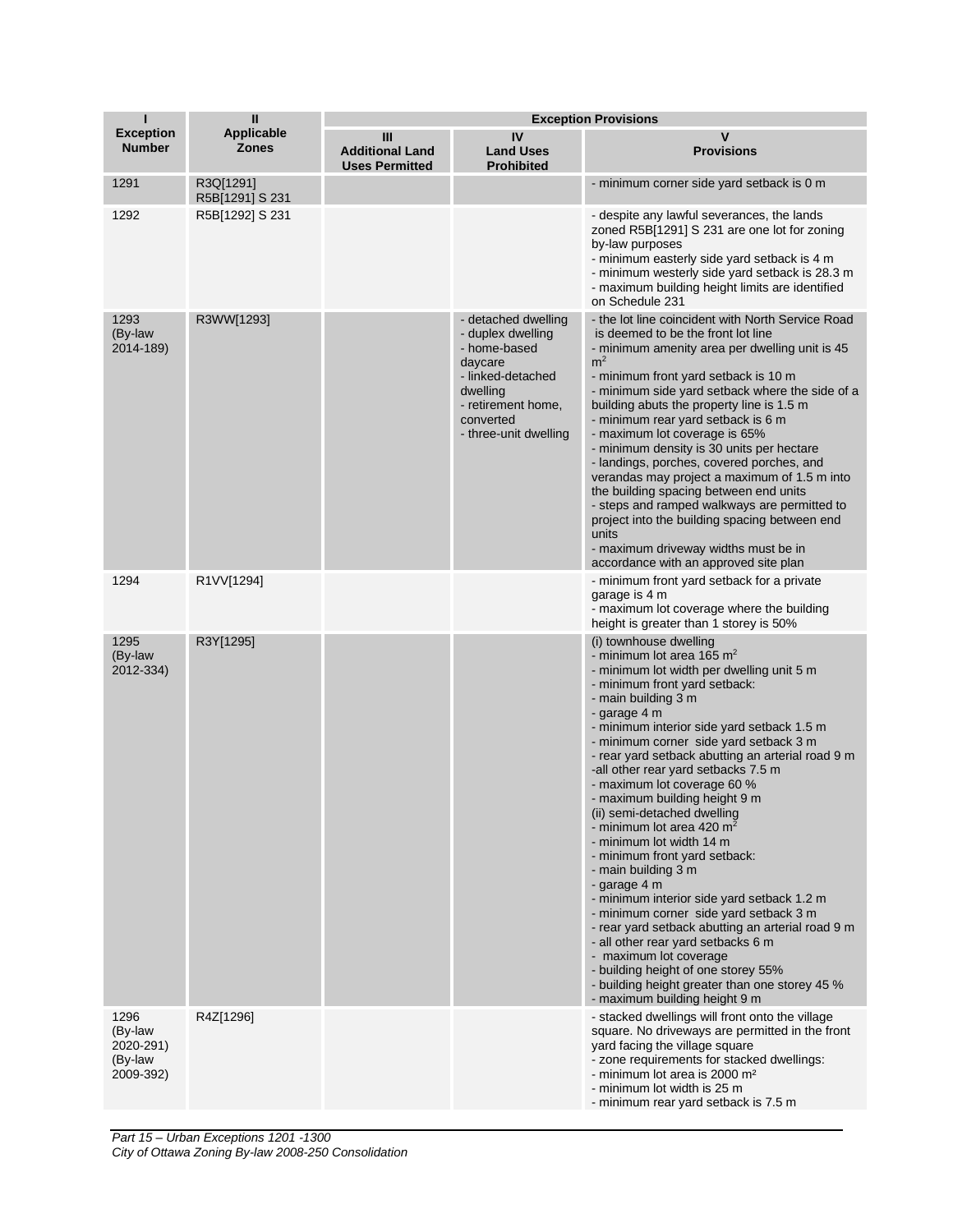| T                                                                                                    | $\mathbf{I}$               | <b>Exception Provisions</b>                          |                                                                                                                                                                   |                                                                                                                                                                                                                                                                                                                                                                                                                                                                                                                                                                                                                                                                                                                                                                                                                                                                                                                                                                                                                                                                                                                                                                                                                                                                                                                                                                                                                                                                                                                                                                                                                                                                                                                                                                                                                                                                                                                                                                                                                                                                                                                                                                                                                                                                                                                                                                                                                                                                                                                                                                                            |  |
|------------------------------------------------------------------------------------------------------|----------------------------|------------------------------------------------------|-------------------------------------------------------------------------------------------------------------------------------------------------------------------|--------------------------------------------------------------------------------------------------------------------------------------------------------------------------------------------------------------------------------------------------------------------------------------------------------------------------------------------------------------------------------------------------------------------------------------------------------------------------------------------------------------------------------------------------------------------------------------------------------------------------------------------------------------------------------------------------------------------------------------------------------------------------------------------------------------------------------------------------------------------------------------------------------------------------------------------------------------------------------------------------------------------------------------------------------------------------------------------------------------------------------------------------------------------------------------------------------------------------------------------------------------------------------------------------------------------------------------------------------------------------------------------------------------------------------------------------------------------------------------------------------------------------------------------------------------------------------------------------------------------------------------------------------------------------------------------------------------------------------------------------------------------------------------------------------------------------------------------------------------------------------------------------------------------------------------------------------------------------------------------------------------------------------------------------------------------------------------------------------------------------------------------------------------------------------------------------------------------------------------------------------------------------------------------------------------------------------------------------------------------------------------------------------------------------------------------------------------------------------------------------------------------------------------------------------------------------------------------|--|
| <b>Exception</b><br><b>Number</b>                                                                    | Applicable<br><b>Zones</b> | Ш<br><b>Additional Land</b><br><b>Uses Permitted</b> | IV<br><b>Land Uses</b><br><b>Prohibited</b>                                                                                                                       | V<br><b>Provisions</b>                                                                                                                                                                                                                                                                                                                                                                                                                                                                                                                                                                                                                                                                                                                                                                                                                                                                                                                                                                                                                                                                                                                                                                                                                                                                                                                                                                                                                                                                                                                                                                                                                                                                                                                                                                                                                                                                                                                                                                                                                                                                                                                                                                                                                                                                                                                                                                                                                                                                                                                                                                     |  |
|                                                                                                      |                            |                                                      |                                                                                                                                                                   | - maximum lot coverage is 40%<br>- minimum density is 60 u/ha<br>- a porch or verandah may project a maximum<br>of 1.5 m into a required front yard or corner side<br>yard, but not closer than 1.5 m to the property<br>line                                                                                                                                                                                                                                                                                                                                                                                                                                                                                                                                                                                                                                                                                                                                                                                                                                                                                                                                                                                                                                                                                                                                                                                                                                                                                                                                                                                                                                                                                                                                                                                                                                                                                                                                                                                                                                                                                                                                                                                                                                                                                                                                                                                                                                                                                                                                                              |  |
| 1297<br>(By-law<br>2012-334)<br>(By-law<br>2012-145)<br>(By-law<br>2011-151)<br>(By-law<br>2010-231) | R3YY[1297]                 |                                                      | -on land zoned with<br>a holding symbol all<br>uses are prohibited<br>until the holding<br>symbol is removed,<br>except those that<br>existed on July 14,<br>2010 | - exterior parking spaces will have a minimum<br>length of 5.5 m and a minimum width of 2.7 m<br>- no more than 60% of the area of any front yard<br>may be used as a driveway or parking space<br>- in the case of a home based business<br>operating within a townhouse or semi-detached<br>dwelling, the required parking space is only<br>required if the business involves an outside<br>employee<br>- where access to a lot is provided by a street<br>with sidewalks provided under the requirements<br>of the plan of subdivision, the front yard setback<br>for an attached garage will be measured from<br>the garage to the nearest edge of the sidewalk,<br>for a minimum setback of 6 m from the back<br>edge of the sidewalk<br>- the front wall of an attached garage may not<br>be located more than 2 m closer to the front lot<br>line than either the front wall of the main building<br>or the leading edge of a roofed porch<br>- minimum density is 29 units per net hectare<br>- the minimum distance between a driveway for<br>a townhouse dwelling on a public lane and an<br>intersection of two street lines is 3.5 m<br>measured at the street line.<br>- outdoor amenity areas is permitted on top of<br>garages in townhouse dwellings located on rear<br>lanes<br>- zone requirements for detached dwellings:<br>- minimum lot area is 220 m <sup>2</sup><br>- minimum lot width is 8.8 m<br>- minimum front yard setback is 3 m for the<br>principle building and 3.5 m for an attached<br>garage<br>- minimum combined interior side yard setback<br>is 1.8 m with a minimum of 0.6 m on one side<br>- minimum corner side yard is 2.5 m<br>- maximum lot coverage is 55%<br>-zone requirements for semi-detached and<br>townhouse dwellings:<br>-minimum lot area is 137 m <sup>2</sup><br>- minimum lot area is 110 m <sup>2</sup> for a townhouse<br>dwelling on a rear lane<br>- minimum lot width is 5.5 m<br>- minimum front yard setback is 3 m for the<br>principle building and 3.5 m for an attached<br>garage<br>- minimum corner side yard is 2.5 m<br>- minimum rear yard setback for a townhouse<br>dwelling on a rear lane is 0 m<br>- maximum lot coverage is 65%<br>- maximum building height is 12 m<br>- a sill, belt course, cornices, eaves, gutters,<br>chimneys, overhangs or pilasters may project 1<br>m into the required front and corner side yard<br>and 1 m, but no closer than 0.2 m, into the<br>interior side yard<br>- balconies may project 2 m, but no closer than<br>1 m from the property line and no closer than 0 |  |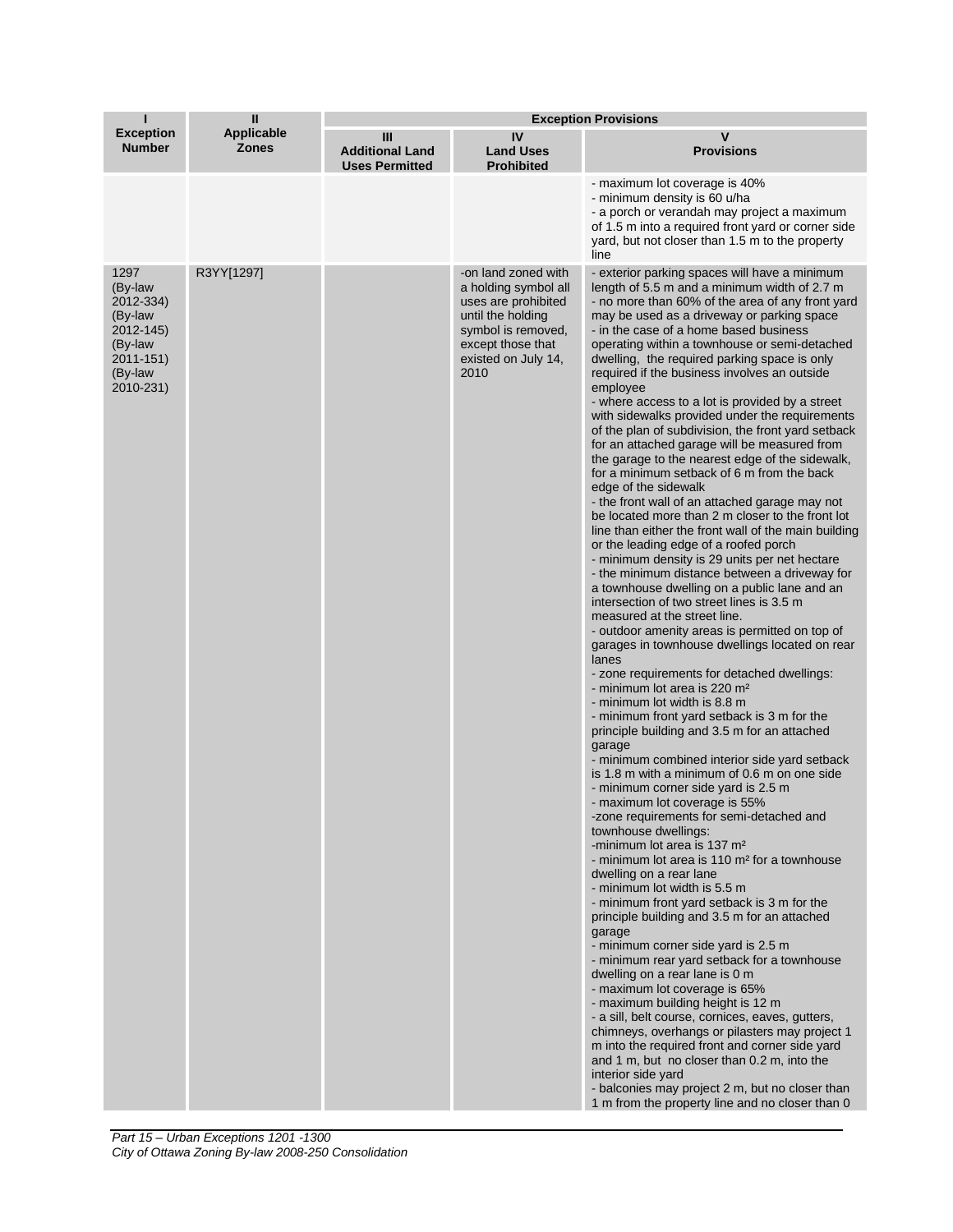| п                                 | <b>Exception Provisions</b>       |                                                      |                                             |                                                                                                                                                                                                                                                                                                                                                                                                                                                                                                                                                                                                                                                                                                                                                                                                                                                                                                                                                                                                                                                                                                                                                                                                                                                                                                                                                                                                                                                                                                                                                                                                                                                                                                                                                                                                                                                                                                                         |
|-----------------------------------|-----------------------------------|------------------------------------------------------|---------------------------------------------|-------------------------------------------------------------------------------------------------------------------------------------------------------------------------------------------------------------------------------------------------------------------------------------------------------------------------------------------------------------------------------------------------------------------------------------------------------------------------------------------------------------------------------------------------------------------------------------------------------------------------------------------------------------------------------------------------------------------------------------------------------------------------------------------------------------------------------------------------------------------------------------------------------------------------------------------------------------------------------------------------------------------------------------------------------------------------------------------------------------------------------------------------------------------------------------------------------------------------------------------------------------------------------------------------------------------------------------------------------------------------------------------------------------------------------------------------------------------------------------------------------------------------------------------------------------------------------------------------------------------------------------------------------------------------------------------------------------------------------------------------------------------------------------------------------------------------------------------------------------------------------------------------------------------------|
| <b>Exception</b><br><b>Number</b> | <b>Applicable</b><br><b>Zones</b> | Ш<br><b>Additional Land</b><br><b>Uses Permitted</b> | IV<br><b>Land Uses</b><br><b>Prohibited</b> | $\mathbf v$<br><b>Provisions</b>                                                                                                                                                                                                                                                                                                                                                                                                                                                                                                                                                                                                                                                                                                                                                                                                                                                                                                                                                                                                                                                                                                                                                                                                                                                                                                                                                                                                                                                                                                                                                                                                                                                                                                                                                                                                                                                                                        |
|                                   |                                   |                                                      |                                             | m from a property line abutting a sight triangle,<br>into the front and corner side yard<br>- open, roofed or unroofed porches and<br>entrance features not exceeding one storey in<br>height may project 2 m, but no closer than 1 m<br>from the property line and no closer than 0 m<br>from a property line abutting a sight triangle, into<br>the front and corner side yard, and 1 m into a<br>rear yard<br>- a deck may project 2 m, but no closer than 1 m<br>from the property line, into a front and corner<br>side yard; in a rear and interior side yard a deck<br>may project to within 0.3 m of a lot line and an<br>additional 0.3 m setback from every 0.3 m or<br>portion thereof that is constructed above<br>finished grade<br>- steps attached to a porch may project 2.5 m,<br>but no closer than 0.5 m from property line and<br>no closer than 0 m from a property line abutting<br>a sight triangle, into a front and corner side yard<br>- air conditioning units may project 1 m, but no<br>closer than 0.2 m to the interior property line,<br>into a corner, rear and interior side yard.<br>- corner sight triangle distance reduced from 6<br>m. to 2.75 m.<br>- section 136 does not apply<br>-the holding symbol can be removed only at<br>such time as it is shown to the satisfaction of the<br>General Manager of Planning and Growth<br>Management that the interim storm water<br>management facility can be decommissioned<br>and the site can utilize the ultimate stormwater<br>facility and Kanata West Sanitary Sewage<br>Pumping Station, as indicated in the Kanata<br>West Master Servicing Study. The SWM facility<br>(Stormwater Management Pond 5) and the<br>Kanata West Sanitary Sewage Pumping Station<br>must be constructed and operational and have<br>the necessary capacity to permit the<br>development of the property, all to the<br>satisfaction of the City |
| 1298                              | R3YY[1298]                        |                                                      | detached dwelling                           | zone provision for townhouse dwelling:<br>- minimum lot width is 5 m<br>- minimum lot area is 160 $m2$<br>- minimum front yard setback is 3 m<br>- minimum side yard setback is 1.5 m<br>- minimum corner side yard setback is 3.0 m<br>- minimum rear yard setback is 9 m abutting an<br>arterial road 9.0 m and 7.5 m in all other cases<br>- maximum lot coverage is 60 %<br>- maximum building height is 9 m<br>- minimum side yard setback for an accessory<br>building is 0 m<br>zone provision for semi-detached:<br>- minimum lot width is 7 m per unit<br>- minimum lot area is 210 $m2$ per unit<br>- minimum front yard setback is 3 m<br>- minimum side yard setback is 1.2 m<br>- minimum corner side yard setback is 3.0 m<br>- minimum rear yard setback is 9 m abutting an<br>arterial road 9.0 m and 6 m in all other cases<br>- maximum lot coverage is 55%<br>- maximum building height is 9 m<br>- minimum side yard setback for an accessory<br>building is 0 m                                                                                                                                                                                                                                                                                                                                                                                                                                                                                                                                                                                                                                                                                                                                                                                                                                                                                                                                    |